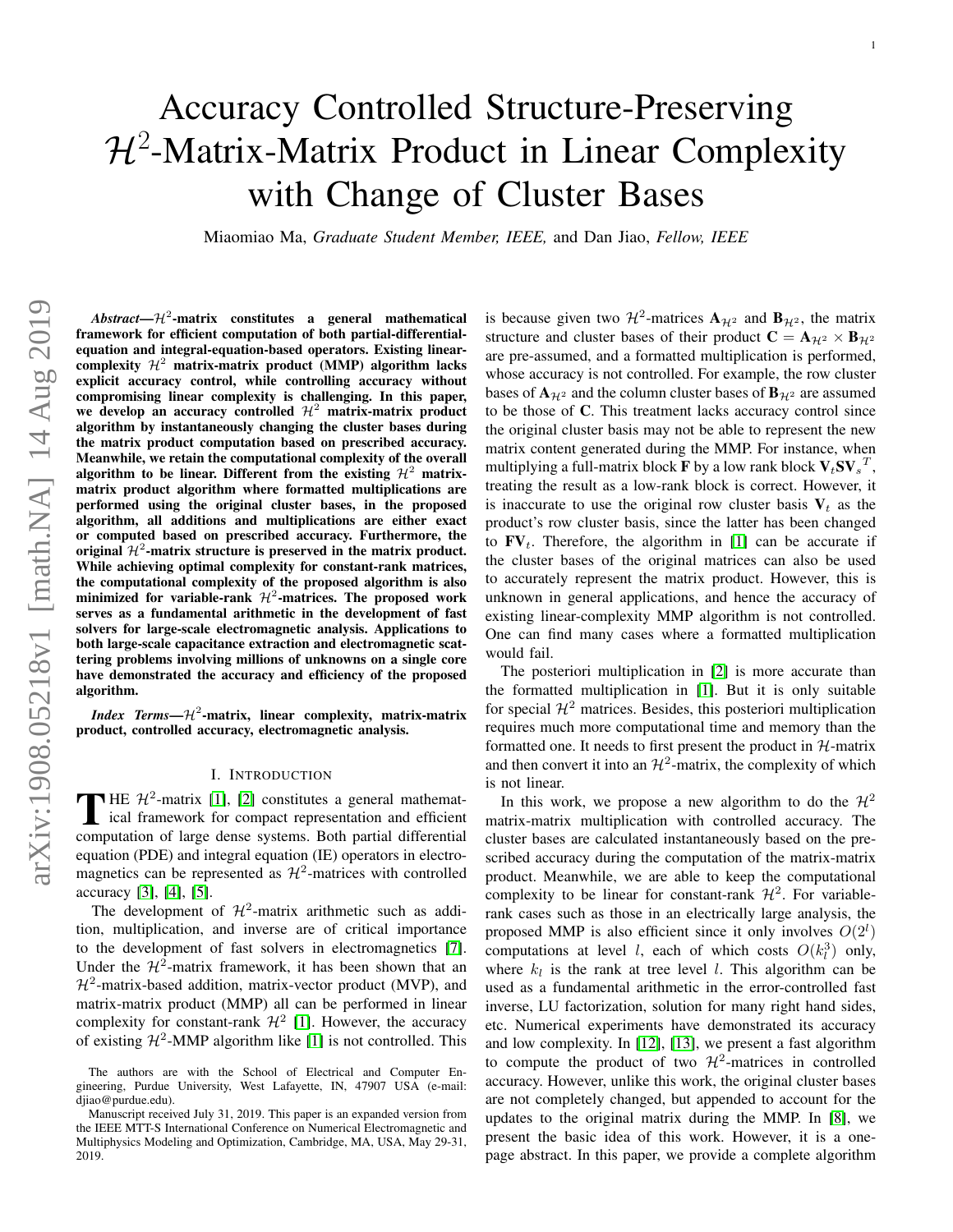

Fig. 1: Illustration of a block cluster tree and resulting  $\mathcal{H}^2$ matrix partition. (a) Block cluster tree. (b)  $\mathcal{H}^2$ -matrix structure.

together with a comprehensive analysis of its accuracy and complexity, whose validity and performance are then demonstrated by abundant numerical examples.

## II. PRELIMINARIES

In an  $\mathcal{H}^2$ -matrix [\[1\]](#page-11-0), the entire matrix is partitioned into multilevel admissible and inadmissible blocks, where inadmissible blocks are at the leaf level, noted as  $\mathbf{F}_{t,s}$ . An admissible matrix block  $\mathbf{R}_{t,s}$  satisfies the following strong admissibility condition

<span id="page-1-0"></span>
$$
max\{diam(\Omega_t), diam(\Omega_s)\} \le \eta dist(\Omega_t, \Omega_s), \qquad (1)
$$

where  $\Omega_t$  ( $\Omega_s$ ) denotes the geometrical support of the unknown set t (s),  $diam\{\cdot\}$  is the Euclidean diameter of a set,  $dist\{\cdot, \cdot\}$ denotes the Euclidean distance between two sets, and  $\eta$  is a positive parameter that can be used to control the admissibility condition. An admissible matrix block in an  $\mathcal{H}^2$ -matrix is represented as

$$
\mathbf{R}_{t,s} = (\mathbf{V}_t)_{\#t \times k} (\mathbf{S}_{t,s})_{k \times k} (\mathbf{V}_s)_{\#s \times k}^T
$$
 (2)

where  $V_t$  ( $V_s$ ) is called cluster basis associated with cluster  $t$  (s),  $S_{t,s}$  is called coupling matrix. The cluster bases V in an  $\mathcal{H}^2$ -matrix has a nested property. This means the cluster basis for a non-leaf cluster  $t$ ,  $V_t$ , can be expressed by its two children's cluster bases,  $V_{t_1}$  and  $V_{t_2}$ , as

$$
(\mathbf{V}_t)_{\#t\times k} = \begin{bmatrix} (\mathbf{V}_{t_1})_{\#t_1\times k_1} & 0\\ 0 & (\mathbf{V}_{t_2})_{\#t_2\times k_2} \end{bmatrix} \begin{bmatrix} (\mathbf{T}_{t_1})_{k_1\times k} \\ (\mathbf{T}_{t_2})_{k_2\times k} \end{bmatrix}
$$
 (3)



Fig. 2: An  $\mathcal{H}^2$ -matrix structure. (a)  $\mathbf{A}_{\mathcal{H}^2}$ . (b)  $\mathbf{B}_{\mathcal{H}^2}$ . (c)  $\mathbf{C}_{\mathcal{H}^2}$ .

where  $\mathbf{T}_{t_1}$  and  $\mathbf{T}_{t_2}$  are called transfer matrices. Because of such a nested relationship, the cluster bases only need to be stored for leaf clusters. For non-leaf clusters, only transfer matrices need to be stored. The  $\mathcal{H}^2$ -matrix is stored in a tree structure, with the size of leaf-level clusters denoted by leaf size. The number of blocks formed by a single cluster at each tree level is bounded by a constant  $C_{sp}$ . In an  $\mathcal{H}^2$ -matrix, a large matrix block consisting of  $F$  and  $R$  is called a nonleaf block NL. As an example, a four-level block cluster  $\mathcal{H}^2$ -tree is illustrated in Fig. 1 (a), where the green link connects a row cluster with a column cluster, which form an admissible block, and the red links are for inadmissible blocks. The resultant  $\mathcal{H}^2$ matrix is shown in Fig. 1 (b), where the admissible blocks are marked in green and the inadmissible blocks are marked in red.

## III. PROPOSED  $\mathcal{H}^2$  MATRIX-MATRIX PRODUCT ALGORITHM—LEAF LEVEL

To compute  $\mathbf{A}_{\mathcal{H}^2} \times \mathbf{B}_{\mathcal{H}^2} = \mathbf{C}_{\mathcal{H}^2}$ , unlike the existing  $H<sup>2</sup>$  formatted MMP [\[1\]](#page-11-0), which is recursive, we propose to perform a one-way tree traversal from leaf level all the way up to the minimum level that has admissible blocks. Here, the tree is inverted with root level at level 0. While doing the multiplications at each level, we instantaneously compute the new row and column cluster bases based on prescribed accuracy to represent the product matrix accurately. We will use the  $H^2$ -matrices shown in Fig. 2 to illustrate the proposed algorithm, but the algorithm is valid for any  $\mathcal{H}^2$ -matrix. The structures of  $A_{\mathcal{H}^2}$ ,  $B_{\mathcal{H}^2}$ , and  $C_{\mathcal{H}^2}$  matrices, i.e., which block is admissible and which is inadmissible, are determined based on the admissibility condition given in [\(1\)](#page-1-0). During the product calculation, we will keep the structure of product  $C_{\mathcal{H}^2}$  matrix while achieving prescribed accuracy. In this section, we detail proposed algorithm for leaf-level multiplications.

We start from leaf level  $(l = L)$ . Let **F** denote an inadmissible block, which is stored as a full matrix, and  $\bf{R}$  be an admissible block. At leaf level, there are in total four matrixmatrix multiplication cases, i.e.,



Fig. 3:  $\mathcal{H}^2$ -matrix at leaf level. (a)  $\mathbf{A}_{\mathcal{H}^2}^L$ . (b)  $\mathbf{B}_{\mathcal{H}^2}^L$ . (c)  $\mathbf{C}_{\mathcal{H}^2}^L$ .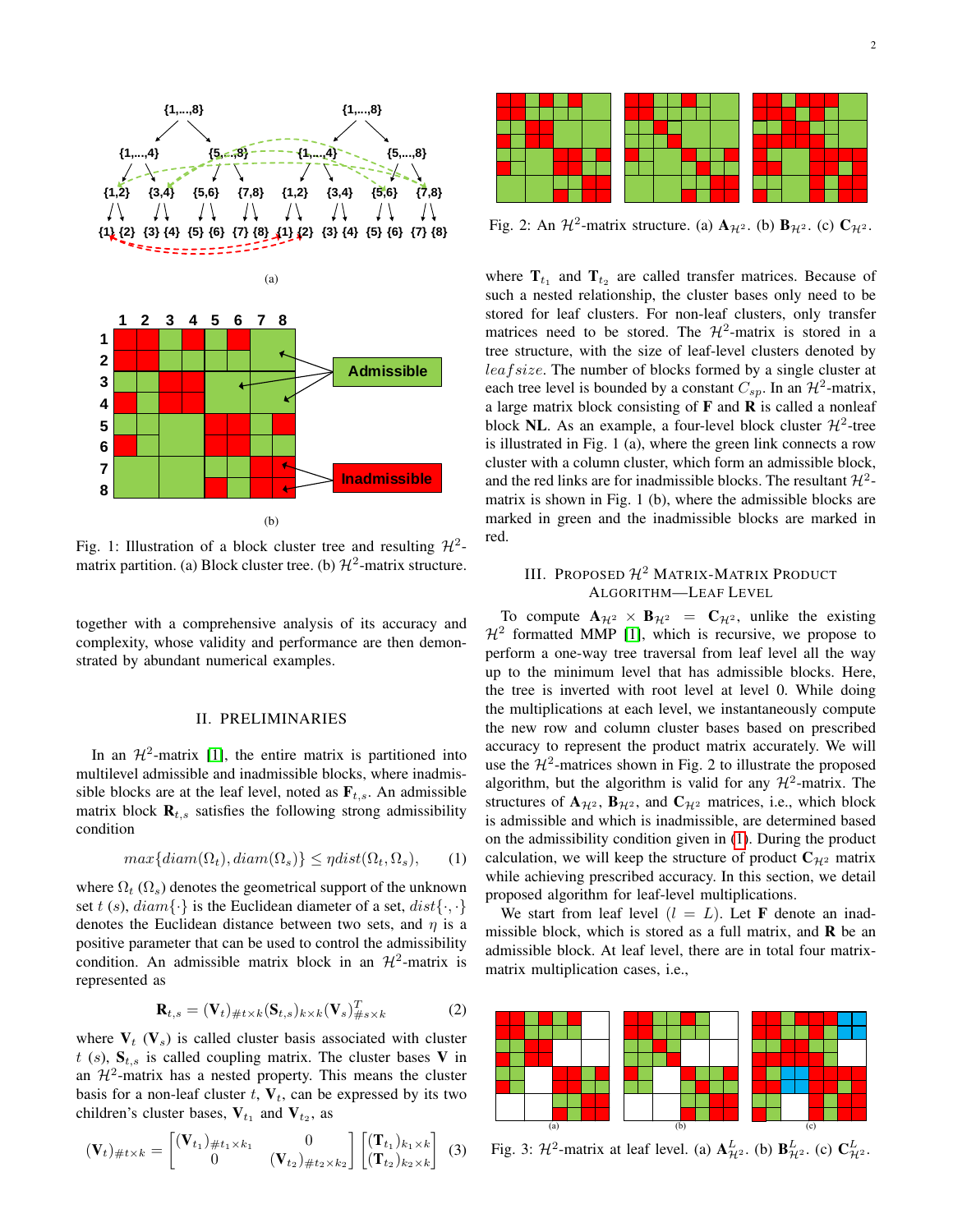- Case-1:  $\mathbf{F}^{\mathbf{A}} \times \mathbf{F}^{\mathbf{B}}$
- Case-2:  $\mathbf{F}^{\mathbf{A}} \times \mathbf{R}^{\mathbf{B}}$
- Case-3:  $\mathbf{R}^{\mathbf{A}} \times \mathbf{F}^{\mathbf{B}}$
- Case-4:  $\mathbf{R}^{\mathbf{A}} \times \mathbf{R}^{\mathbf{B}}$

The resulting matrix block in  $C$  is of two kinds: First, full matrix block, denoted by  $\mathbf{F}^{\mathbf{C}}$ , marked in red in Fig. 3(c); Second, admissible block of leaf size, which could be located at leaf level, denoted by  $\mathbf{R}^{C,L}$  as marked in green in Fig. 3(c); which could also appear as a subblock in the non-leaf level  $l$  as marked in blue in Fig. 3(c). The blue blocks in Fig. 3(c) are only for temporary storage, which will be changed to green admissible blocks during the upper level multiplication to preserve the structure of  $C_{\mathcal{H}^2}$  matrix. The white blocks in Fig. 3 denote those blocks that are not involved in the leaf level multiplication. Next we show how to perform each matrixmatrix multiplication based on the two kinds of target blocks.

## *A. Product is an inadmissible block (full matrix) in C*

If the product matrix is a full block  $\mathbf{F}^{\mathbf{C}}$ , we can perform the four cases of multiplications exactly as they are by full matrix multiplications. For the admissible leaf blocks in four cases, we convert them into full matrices and then compute products. Since the size of these matrices is of leaf size, a user-defined constant, the computational cost is constant for each of such computations.

#### <span id="page-2-2"></span>*B. Product is an admissible block in C*

If the product is admissible in C whether it is a leaf-level block or a subblock of a non-leaf admissible block, case-4 can be performed as it is since the product matrix is obviously admissible, which also preserves the original row and column cluster bases. In other words, the row cluster basis of A is that of  $\mathbb C$ ; and the column cluster basis of **B** is kept in  $\mathbb C$ . To see this point clearly, we can write

<span id="page-2-0"></span>
$$
\text{case-4: } \mathbf{R}_{i,j}^{\mathbf{A}} \times \mathbf{R}_{j,k}^{\mathbf{B}} = \mathbf{V}_{i_r}^{\mathbf{A}} \mathbf{S}_{i,j}^{\mathbf{A}} (\mathbf{V}_{j_c}^{\mathbf{A}})^T \times \mathbf{V}_{j_r}^{\mathbf{B}} \mathbf{S}_{j,k}^{\mathbf{B}} (\mathbf{V}_{k_c}^{\mathbf{B}})^T, \tag{4}
$$

where subscripts  $i$ ,  $j$ , and  $k$  denote cluster index, subscript r denotes the corresponding cluster is a row cluster, whereas c denotes the cluster is a column cluster. For example,  $V_{i_r}^{\mathbf{A}}$ denotes the cluster basis of row cluster i in **A**, and  $\mathbf{V}_{k_c}^{\mathbf{B}}$  denotes the cluster basis of column cluster  $k$  in **B**. Eqn. [\(4\)](#page-2-0) can be written in short as

$$
\mathbf{R}_{i,j}^{\mathbf{A}} \times \mathbf{R}_{j,k}^{\mathbf{B}} = \mathbf{V}_{i_r}^{\mathbf{A}} \mathbf{S}_{i,k}^{\mathbf{C}} (\mathbf{V}_{k_c}^{\mathbf{B}})^T, \tag{5}
$$

in which  $S_{i,k}^C$  is the part in between the two cluster bases, which denotes the coupling matrix of the product admissible block in C. Clearly, this case of multiplication does not change the original row and column cluster bases.

For the other three cases, in existing MMP algorithms, a formatted multiplication is performed, which is done in the same way as case-4, i.e., using the original cluster bases of A and B or pre-assumed bases as the cluster bases of the product block. This obviously can be inaccurate since cases-1, 2, and 3, if performed as they are, would result in different cluster bases in the product matrix, which cannot be assumed.

Specifically, case-1 results in a different row as well as column cluster bases in the product admissible block because

$$
case-1: \mathbf{F}_{i,j}^{\mathbf{A}} \times \mathbf{F}_{j,k}^{\mathbf{B}}; \tag{6}
$$

case-2 yields a different row cluster basis since

$$
\textbf{case-2: } \mathbf{F}^{\mathbf{A}}_{i,j} \times \mathbf{R}^{\mathbf{B}}_{j,k} = (\mathbf{F}^{\mathbf{A}}_{i,j} \mathbf{V}^{\mathbf{B}}_{j,r}) \times \mathbf{S}^{\mathbf{B}}_{j,k} \times (\mathbf{V}^{\mathbf{B}}_{k,c})^T; \quad (7)
$$

whereas case-3 results in a different column cluster basis in the product admissible block, because

$$
\textbf{case-3: } \mathbf{R}^{\mathbf{A}}_{i,j} \times \mathbf{F}^{\mathbf{B}}_{j,k} = \mathbf{V}^{\mathbf{A}}_{i_r} \times \mathbf{S}^{\mathbf{A}}_{i,j} \times \left( (\mathbf{V}^{\mathbf{A}}_{j_c})^T \mathbf{F}^{\mathbf{B}}_{j,k} \right). \tag{8}
$$

If we do not update the cluster bases in the product matrix, the accuracy of the multiplication is not controllable. Therefore, in the proposed algorithm, we update row and column cluster bases for multiplication cases 1, 2, and 3 based on prescribed accuracy. We also have to do so with the nested property taken into consideration so that the computation at nonleaf levels can be performed efficiently.

For case-1, both row and column cluster bases of the product block need to be updated. For case-2, we need to use  $\mathbf{F}_{i,j}^{\mathbf{A}} \mathbf{V}_{j_r}^{\mathbf{B}}$  to update the original row cluster basis  $V_{i_r}^A$ . For case-3, we need to use  $(\mathbf{V}_{j_c}^{\mathbf{A}})^T \mathbf{F}_{j,k}^{\mathbf{B}}$  to update column cluster basis  $\mathbf{V}_{k_c}^{\mathbf{B}}$ . Since there are many case-1, 2 and 3 products encountered at the leaf level for the same row or column cluster, we develop the following algorithm to systematically update the cluster bases. In this procedure, we also have to take the computation at all nonleaf levels into consideration so that the changed cluster bases at the leaf level can be reused at the nonleaf levels. To achieve this goal, when we update the cluster basis due to the case-1, 2, and 3 multiplications associated with this cluster, not only we consider the product admissible block in the leaf level, but also the admissible blocks at all nonleaf levels. In other words, when computing  $A_{i,j}$  multiplied by  $B_{j,k}$ , if the  $\mathbf{C}_{i,k}$  block is part of a non-leaf admissible block, we will take the corresponding multiplication into account to update the cluster bases. The detailed algorithms are as follows.

## *C. Computation of new cluster bases in matrix product*  $C_{\mathcal{H}^2}$

First, we show how to calculate the new row cluster bases of  $C_{\mathcal{H}^2}$ . Take an arbitrary row cluster i as an example, let its cluster basis in C be denoted by  $V_{i_r}^C$ . This cluster basis is affected by both case-1 and case-2 multiplications, as analyzed in the above. We first find all the case-1 multiplications associated with cluster *i*, i.e., all  $\mathbf{F}_{i,j}^{\mathbf{A}} \times \mathbf{F}_{j,k}^{\mathbf{B}}$  whose product block  $C_{i,k}$  is admissible. Again, notice that the  $C_{i,k}$  can be either admissible at leaf level or be part of a non-leaf admissible block. For any cluster *i*, the number of  $\mathbf{F}_{i,j}^{\mathbf{A}}$  is bounded by constant  $C_{sp}$ , since the number of inadmissible blocks that can be formed by a cluster is bounded by  $C_{sp}$ . For the same reason, the number of  $\mathbf{F}_{j,k}^{\mathbf{B}}$  for cluster j is also bounded by constant  $C_{sp}$ . Hence, the total number of  $\mathbf{F}_{i,j}^{\mathbf{A}} \times \mathbf{F}_{j,k}^{\mathbf{B}}$  multiplications is bounded by  $C_{sp}^2$ , thus also a constant. Then we calculate the Gram matrix sum of these products as:

<span id="page-2-1"></span>
$$
\mathbf{G}_{i_{r1}}^{\mathbf{C},L} = \sum_{j=1}^{O(C_{sp})} \sum_{k=1}^{O(C_{sp})} (\mathbf{F}_{i,j}^{\mathbf{A}} \mathbf{F}_{j,k}^{\mathbf{B}}) (\mathbf{F}_{i,j}^{\mathbf{A}} \mathbf{F}_{j,k}^{\mathbf{B}})^{H}, \qquad (9)
$$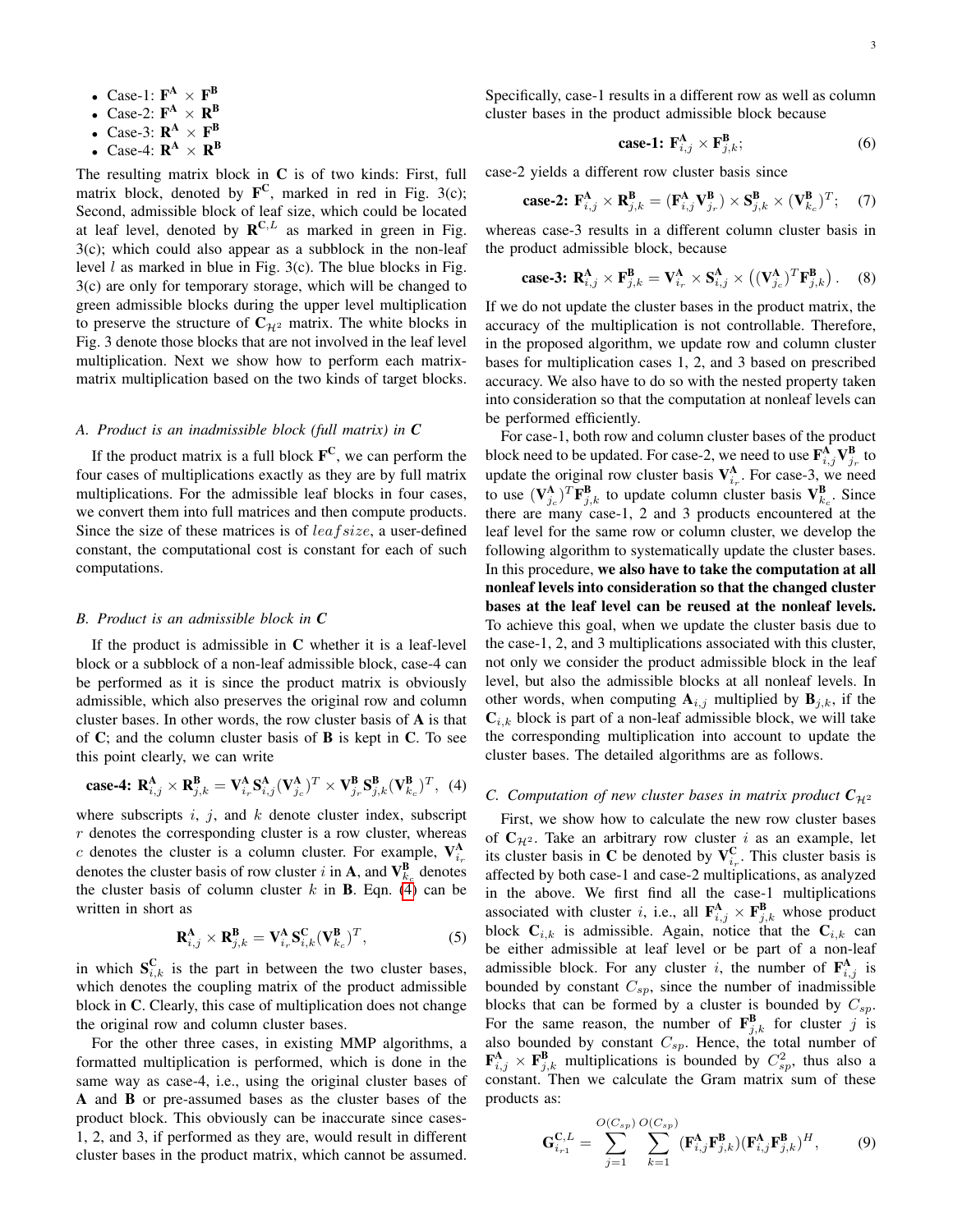in which superscript  $H$  denotes a Hermitian matrix. We also find all case-2 products associated with cluster  $i$ , which is the number of  $\mathbf{F}_{i,j}^{\mathbf{A}}$  formed by cluster i at leaf level in  $\mathbf{A}_{\mathcal{H}^2}$ . This is also bounded by  $C_{sp}$ . Since in case-2 products,  $\mathbf{F}_{i,j}^{\mathbf{A}}$ is multiplied by an admissible block in **B**, and hence  $V_{j_r}^B$ , we compute

<span id="page-3-0"></span>
$$
\mathbf{G}_{i_{r2}}^{\mathbf{C},L} = \sum_{j=1}^{O(C_{sp})} (\mathbf{F}_{i,j}^{\mathbf{A}} \mathbf{V}_{j_{r}}^{\mathbf{B}}) (\mathbf{F}_{i,j}^{\mathbf{A}} \mathbf{V}_{j_{r}}^{\mathbf{B}})^{H}, \qquad (10)
$$

which incorporates all of the new cluster bases information due to case-2 products.

For case-3 and case-4 multiplications, the row cluster bases of  $A_{H^2}$  matrix are kept to be those of C. So we account for the contribution of  $V_{i_r}^A$  as

<span id="page-3-1"></span>
$$
\mathbf{G}_{i_{r3}}^{\mathbf{C},L} = \mathbf{V}_{i_r}^{\mathbf{A}} (\mathbf{V}_{i_r}^{\mathbf{A}})^H.
$$
 (11)

The column space spanning  $G_{i_{r1}}^{C,L}$ ,  $G_{i_{r2}}^{C,L}$  and  $G_{i_{r3}}^{C,L}$  would be the new cluster basis of  $i$ , since it takes both the original cluster basis and the change to the cluster basis due to matrix products into consideration. Since the magnitude of the three matrices may differ greatly, we normalize them before summing them up so that each component is captured. We thus obtain

$$
\mathbf{G}_{i_{r3}}^{\mathbf{C},L} = \widehat{\mathbf{G}_{i_{r1}}^{\mathbf{C},L}} + \widehat{\mathbf{G}_{i_{r2}}^{\mathbf{C},L}} + \widehat{\mathbf{G}_{i_{r3}}^{\mathbf{C},L}}.
$$
 (12)

The  $\bigcap_{i=1}^{\infty}$  above  $\mathbf{G}^{\mathbf{C},L}_{i}$ ,  $\mathbf{G}^{\mathbf{C},L}_{i}$  and  $\mathbf{G}^{\mathbf{C},L}_{i}$  denotes a normalized matrix. We then perform an SVD on  $\mathbf{G}_{i_{r3}}^{\mathbf{C},L}$  to obtain the row cluster bases for cluster i of  $C_{\mathcal{H}^2}$  based on prescribed accuracy  $\epsilon_{trunc}$ . The singular vectors whose normalized singular values are greater than  $\epsilon_{trunc}$  make the new row cluster basis  $V_{i_r}^C$ . It can be used to accurately represent the admissible blocks related to cluster i in  $C_{\mathcal{H}^2}$ . Here, notice that the proposed algorithm for computing matrix-product cluster bases keeps nested property of  $V_{i_r}^C$ . This is because the Gram matrix sums in [\(9\)](#page-2-1), [\(10\)](#page-3-0) and [\(11\)](#page-3-1) take the upper level admissible products into account.

To compute the column cluster bases in  $C_{\mathcal{H}^2}$ , the steps are similar to the row cluster basis computation. We account for the contributions from all the four cases of products to compute column cluster bases. As can be seen from [\(25\)](#page-5-0) and [\(27\)](#page-5-1), in case-1 and case-3 products, the column cluster bases are changed from the original ones; whereas in case-2 and case-4 products, the column cluster bases are kept the same as those in B.

Consider an arbitrary column cluster k in  $C_{\mathcal{H}^2}$ . We find all of the case-1 products associated with k, which is  $\mathbf{F}_{i,j}^{\mathbf{A}} \times \mathbf{F}_{j,k}^{\mathbf{B}}$ with target  $C_{i,k}$  being admissible either at the leaf or non-leaf level. The number of such multiplications is bounded by  $C_{sp}^2$ . We then compute the sum of their Gram matrices as:

<span id="page-3-4"></span>
$$
\mathbf{G}_{k_{c1}}^{\mathbf{C},L} = \sum_{i=1}^{O(C_{sp})} \sum_{j=1}^{O(C_{sp})} (\mathbf{F}_{i,j}^{\mathbf{A}} \mathbf{F}_{j,k}^{\mathbf{B}})^{T} (\mathbf{F}_{i,j}^{\mathbf{A}} \mathbf{F}_{j,k}^{\mathbf{B}})^{*}.
$$
 (13)

Here, the superscript  $*$  denotes a complex conjugate. We also find all of the case-3 products associated with  $k$ , which is  $\mathbf{R}_{i,j}^{\mathbf{A}} \times \mathbf{F}_{j,k}^{\mathbf{B}}$  with target  $\mathbf{C}_{i,k}$  being admissible either at the leaf or non-leaf level. Hence, the new column cluster basis takes

a form of  $(\mathbf{V}_{j_c}^{\mathbf{A}})^T \times \mathbf{F}_{j,k}^{\mathbf{B}}$ . The number of such multiplications is also bounded by  $C_{sp}$ . The sum of their Gram matrices can be computed as:

<span id="page-3-5"></span>
$$
\mathbf{G}_{k_{c2}}^{\mathbf{C},L} = \sum_{j=1}^{O(C_{sp})} \left( (\mathbf{V}_{j_c}^{\mathbf{A}})^T \mathbf{F}_{j,k}^{\mathbf{B}} \right)^T \left( (\mathbf{V}_{j_c}^{\mathbf{A}})^T \mathbf{F}_{j,k}^{\mathbf{B}} \right)^*.
$$
 (14)

For case-2 and case-4 products, the original column cluster bases of  $\mathbf{B}_{H^2}$  are kept in  $\mathbf{C}_{H^2}$ , hence, we compute

<span id="page-3-6"></span>
$$
\mathbf{G}_{k_{c3}}^{\mathbf{C},L} = \mathbf{V}_{k_c}^{\mathbf{B}} (\mathbf{V}_{k_c}^{\mathbf{B}})^H.
$$
 (15)

We also normalize these three Gram matrices  $\mathbf{G}_{k_{c1}}^{\mathbf{C},L}, \mathbf{G}_{k_{c2}}^{\mathbf{C},L}$  and  $\mathbf{G}^{\mathbf{C},L}_{k_{c3}}$  and sum them up as:

$$
\mathbf{G}_{k_c}^{\mathbf{C},L} = \widehat{\mathbf{G}_{k_{c1}}^{\mathbf{C},L}} + \widehat{\mathbf{G}_{k_{c2}}^{\mathbf{C},L}} + \widehat{\mathbf{G}_{k_{c3}}^{\mathbf{C},L}}.
$$
 (16)

We then perform an SVD on this  $\mathbf{G}_{k_c}^{\mathbf{C},L}$  and truncate the singular values based on prescribed accuracy  $\epsilon_{trunc}$  to obtain the column cluster bases  $V_{k_c}^C$  for cluster k. Now this new column cluster basis  $V_{k_c}^C$  can be used to accurately represent the admissible blocks formed by column cluster k in  $C_{\mathcal{H}^2}$ .

## *D. Computation of the four cases of multiplications with the product block being admissible*

After computing the new row and column cluster bases of the product matrix, for the multiplication whose target is an admissible block described in Section [III-B,](#page-2-2) the computation becomes the coupling matrix computation since the cluster bases have been generated. For the four cases of multiplications, their coupling matrices have the following expressions:

<span id="page-3-2"></span>
$$
\mathbf{S}_{i,k}^{\mathbf{C}} = \begin{cases}\n(\mathbf{V}_{i_r}^{\mathbf{C}})^H \mathbf{F}_{i,j}^{\mathbf{A}} \mathbf{F}_{j,k}^{\mathbf{B}} (\mathbf{V}_{k_c}^{\mathbf{C}})^* & \text{case-1} \\
(\mathbf{V}_{i_r}^{\mathbf{C}})^H \mathbf{F}_{i,j}^{\mathbf{A}} \mathbf{V}_{j_r}^{\mathbf{B}} \mathbf{S}_{j,k}^{\mathbf{B}} (\mathbf{V}_{k_c}^{\mathbf{B}})^T (\mathbf{V}_{k_c}^{\mathbf{C}})^* & \text{case-2} \\
(\mathbf{V}_{i_r}^{\mathbf{C}})^H \mathbf{V}_{i_r}^{\mathbf{A}} \mathbf{S}_{i,j}^{\mathbf{A}} (\mathbf{V}_{j_c}^{\mathbf{A}})^T \mathbf{F}_{j,k}^{\mathbf{B}} (\mathbf{V}_{k_c}^{\mathbf{C}})^* & \text{case-3} \\
(\mathbf{V}_{i_r}^{\mathbf{C}})^H \mathbf{V}_{i_r}^{\mathbf{A}} \mathbf{S}_{i,j}^{\mathbf{A}} \mathbf{B}_{j} \mathbf{S}_{j,k}^{\mathbf{B}} (\mathbf{V}_{k_c}^{\mathbf{B}})^T (\mathbf{V}_{k_c}^{\mathbf{C}})^* & \text{case-4}.\n\end{cases}
$$
\n(17)

The resulting admissible blocks in  $\mathbf{C}_{\mathcal{H}^2}$  are nothing but  $\mathbf{R}_{i,k}^{\mathbf{C}} =$  $\mathbf{V}_{i_r}^{\mathbf{C}} \times \mathbf{S}_{i,k}^{\mathbf{C}} \times (\mathbf{V}_{k_c}^{\mathbf{C}})^T.$ 

In [\(17\)](#page-3-2), the  $B_i$  is the cluster bases product, which is as shown below:

$$
\mathbf{B}_{j} = (\mathbf{V}_{j_c}^{\mathbf{A}})^{T} \times \mathbf{V}_{j_r}^{\mathbf{B}}.
$$
 (18)

Since it is only related to the original cluster bases, it can be prepared in advance before the MMP computation. Using the nested property of the cluster bases,  $\mathbf{B}_j$  can be computed in linear time for all clusters  $j$ , be  $j$  a leaf or a non-leaf cluster.

In [\(17\)](#page-3-2), the  $(\mathbf{V}_{i_r}^{\mathbf{C}})^H \mathbf{V}_{i_r}^{\mathbf{A}}$  is simply the projection of the original row cluster basis of A onto the new cluster basis of the product matrix **C**. Similarly,  $(\mathbf{V}_{k_c}^{\mathbf{B}})^T (\mathbf{V}_{k_c}^{\mathbf{C}})^*$  denotes the projection of the original column cluster basis of B onto the newly generated column cluster basis in C. The two cluster basis projections can also be computed for every leaf cluster after the new cluster bases have been generated. Hence, we compute

<span id="page-3-3"></span>
$$
\mathbf{P}_i^{\mathbf{A}} = (\mathbf{V}_{i_r}^{\mathbf{C}})^H \mathbf{V}_{i_r}^{\mathbf{A}};
$$
  
\n
$$
\mathbf{P}_k^{\mathbf{B}} = (\mathbf{V}_{k_c}^{\mathbf{B}})^T (\mathbf{V}_{k_c}^{\mathbf{C}})^*
$$
\n(19)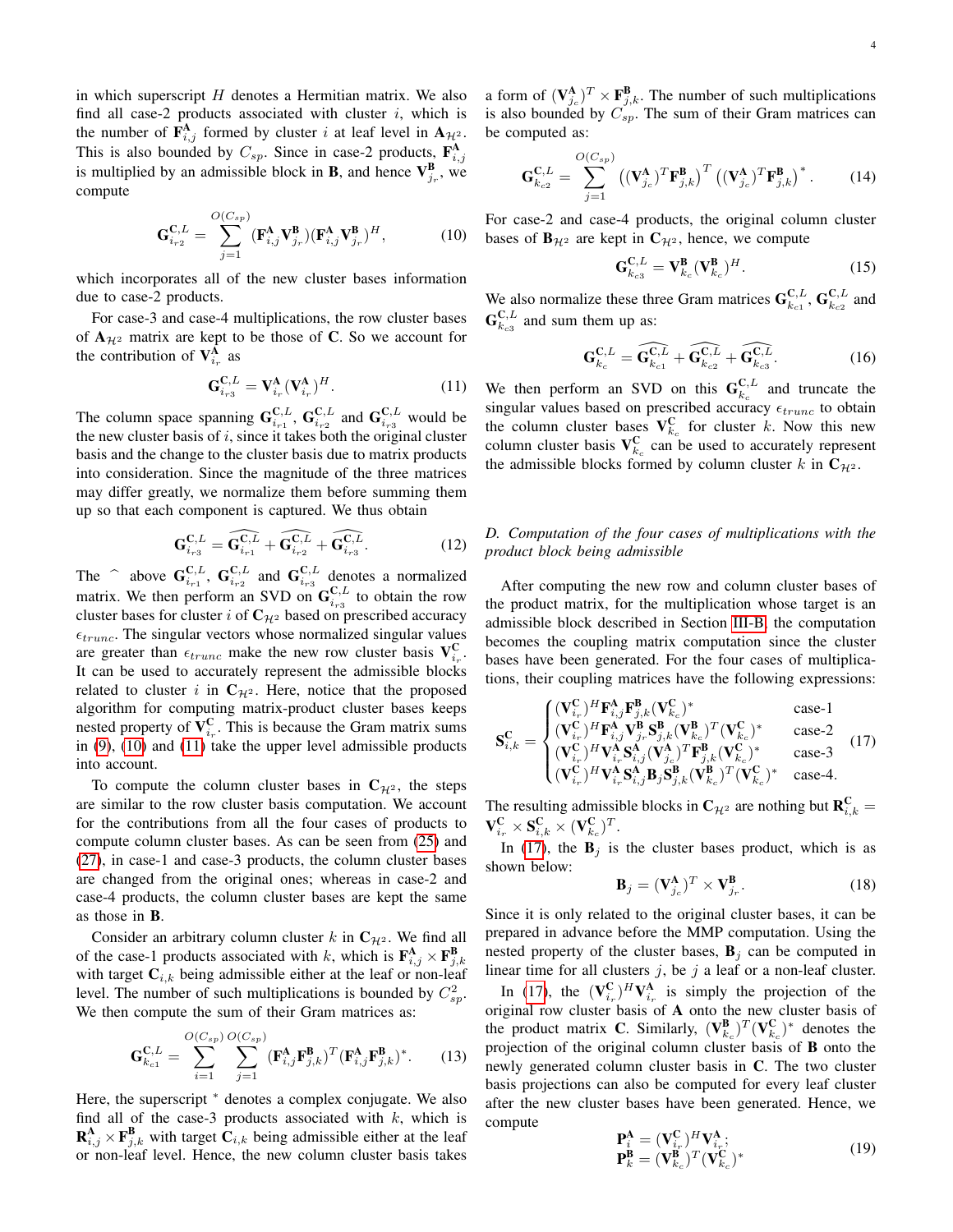for each leaf row cluster  $i$ , and each column leaf cluster  $k$ . In this way, it can be reused without recomputation for each

admissible block formed by  $i$  or  $k$ . In  $(17)$ , we can also see that the **F** block is front and back multiplied by cluster bases. It can be viewed as an F block collected based on the front (row) and back (column) cluster bases, which becomes a matrix of rank size. Specifically, in [\(17\)](#page-3-2), there are three kinds of collected blocks

<span id="page-4-0"></span>
$$
\begin{array}{l}\n(\mathbf{F}_{i,j}^{\mathbf{A}}\mathbf{F}_{j,k}^{\mathbf{B}})_{coll.} = (\mathbf{V}_{i_r}^{\mathbf{C}})^{H}(\mathbf{F}_{i,j}^{\mathbf{A}}\mathbf{F}_{j,k}^{\mathbf{B}}) (\mathbf{V}_{k_c}^{\mathbf{C}})^{*} \\
(\mathbf{F}_{i,j}^{\mathbf{A}})_{coll.} = (\mathbf{V}_{i_r}^{\mathbf{C}})^{H}\mathbf{F}_{i,j}^{\mathbf{A}}\mathbf{V}_{j_r}^{\mathbf{B}} \\
(\mathbf{F}_{j,k}^{\mathbf{B}})_{coll.} = (\mathbf{V}_{j_c}^{\mathbf{A}})^{T}\mathbf{F}_{j,k}^{\mathbf{B}} (\mathbf{V}_{k_c}^{\mathbf{C}})^{*}\n\end{array} \tag{20}
$$

which is used in case-1, 2, and 3 multiplication respectively.

As can be seen from [\(17\)](#page-3-2), the case-1 multiplication with an admissible block being the target can be performed by first computing the full-matrix product, and then collecting the product onto the new row and column cluster bases of the product matrix. This collect operation is accurate because the newly generated row and column cluster bases have taken such a case-1 multiplication into consideration when being generated. As for the case-2 multiplication, as can be seen from [\(17\)](#page-3-2), we can use the  $\mathbf{F}_{i,j}$  collected based on the new row cluster basis and the original column cluster basis, the size of which is rank, to multiply the coupling matrix of  $S_{i,k}$ , and then multiply the column basis projection matrix since the column bases have been changed. Similarly, for case-3, we use the collected block  $(\mathbf{F}_{j,k}^{\mathbf{B}})_{coll.}$ , and front multiply it by the coupling matrix of  $S_{i,j}$ , and then front multiply a row cluster basis transformation matrix. As for case-4, we multiply the coupling matrix of A's admissible block by the cluster basis product, and then by the coupling matrix of B's admissible block. Since the row and column cluster bases have been changed to account for the other cases of multiplications, at the end, we need to front and back multiply the cluster basis transformation matrices to complete the computation of case-4. Summarizing the aforementioned, the coupling matrix in [\(17\)](#page-3-2) can be efficiently computed as

<span id="page-4-2"></span>
$$
\mathbf{S}_{i,k}^{\mathbf{C}} = \begin{cases} (\mathbf{V}_{i_r}^{\mathbf{C}})^H \mathbf{F}_{i,j}^{\mathbf{A}} \mathbf{F}_{j,k}^{\mathbf{B}} (\mathbf{V}_{k_c}^{\mathbf{C}})^* & \text{case-1} \\ (\mathbf{F}_{i,j}^{\mathbf{A}})_{coll} \mathbf{S}_{j,k}^{\mathbf{B}} \mathbf{P}_{k}^{\mathbf{B}} & \text{case-2} \\ \mathbf{P}_{i}^{\mathbf{A}} \mathbf{S}_{i,j}^{\mathbf{A}} (\mathbf{F}_{j,k}^{\mathbf{B}})_{coll.} & \text{case-3} \\ \mathbf{P}_{i}^{\mathbf{A}} \mathbf{S}_{i,j}^{\mathbf{A}} \mathbf{B}_{j} \mathbf{S}_{j,k}^{\mathbf{B}} \mathbf{P}_{k}^{\mathbf{B}} & \text{case-4.} \end{cases}
$$
(21)

#### *E. Summary of overall algorithm at leaf level*

Here, we conclude all the operations related to leaf level computation when the target is an admissible block:

- 1) Prepare cluster bases product B;
- 2) Compute all the leaf-level row and column cluster bases of product matrix  $C_{\mathcal{H}^2}$ ;
- 3) Collect the **F** blocks in  $A_{\mathcal{H}^2}$  and  $B_{\mathcal{H}^2}$  based on the new row and/or column cluster bases, also prepare cluster bases transformation matrix P ;
- 4) Perform four cases of multiplications.

After leaf level multiplications, we need to merge four coupling matrices at a non-leaf level admissible block, as shown by the blue blocks in Fig. 3 (c). These matrices correspond to the multiplication case of a nonleaf block NL

multiplied by a nonleaf block NL generating an admissible block at next level. The merged block is the coupling matrix of this next-level admissible block. It will be used to update next level transfer matrices. The details will be given in next section.

# IV. PROPOSED  $\mathcal{H}^2$  MATRIX-MATRIX PRODUCT ALGORITHM—NON-LEAF LEVEL

After finishing the leaf level multiplication, we proceed to non-leaf level multiplications. In Fig. 4, we use level  $L-1$  as an example to illustrate  $\mathbf{A}_{\mathcal{H}^2}^{L-1}$ ,  $\mathbf{B}_{\mathcal{H}^2}^{L-1}$ , and  $\mathbf{C}_{\mathcal{H}^2}^{L-1}$ .

At a nonleaf level  $l$ , there are also in total four matrix-matrix multiplication cases, i.e.,

- Case-1:  $NL^A \times NL^B$
- Case-2:  $NL^A \times R^B$
- Case-3:  $\mathbf{R}^{\mathbf{A}} \times \mathbf{NL}^{\mathbf{B}}$
- Case-4:  $\mathbf{R}^{\mathbf{A}} \times \mathbf{R}^{\mathbf{B}}$

where NL denotes a non-leaf block. The resulting matrix block in C is also of two kinds: 1) non-leaf block NL at this level, marked in red in Fig. 4 (c), and 2) admissible block **, marked** in green in Fig. 4 (c). Next we show how to perform each case of multiplications based on the two kinds of target blocks.

,

## <span id="page-4-1"></span>*A. Product is an NL block in C*

The NL target block would not exist for a case-1 multiplication, since if a case-1 multiplication results in an NL block, that computation should have been performed at previous level. As for the other three cases of multiplications, since at least one admissible block is present in the multipliers, the product must be an admissible block. Hence, we compute them as having an admissible block as the product, using the algorithm described in the following subsection, and associate the resulting admissible block with the NL block. After the computation is done at all levels, we perform a backward split operation to split the admissible block associated with each NL block to each leaf block of C based on its structure.

## *B. Product is an admissible block in C*

Similar to the leaf level, if the product is an admissible block in C whether at the same non-leaf level or at an upper level, case-4 can be performed as it is since the product matrix



Fig. 4:  $\mathcal{H}^2$ -matrix block at non-leaf level  $(L-1)$ . (a)  $\mathbf{A}_{\mathcal{H}^2}^{L-1}$ . (b)  $\mathbf{B}_{\mathcal{H}^2}^{L-1}$ . (c)  $\mathbf{C}_{\mathcal{H}^2}^{L-1}$ .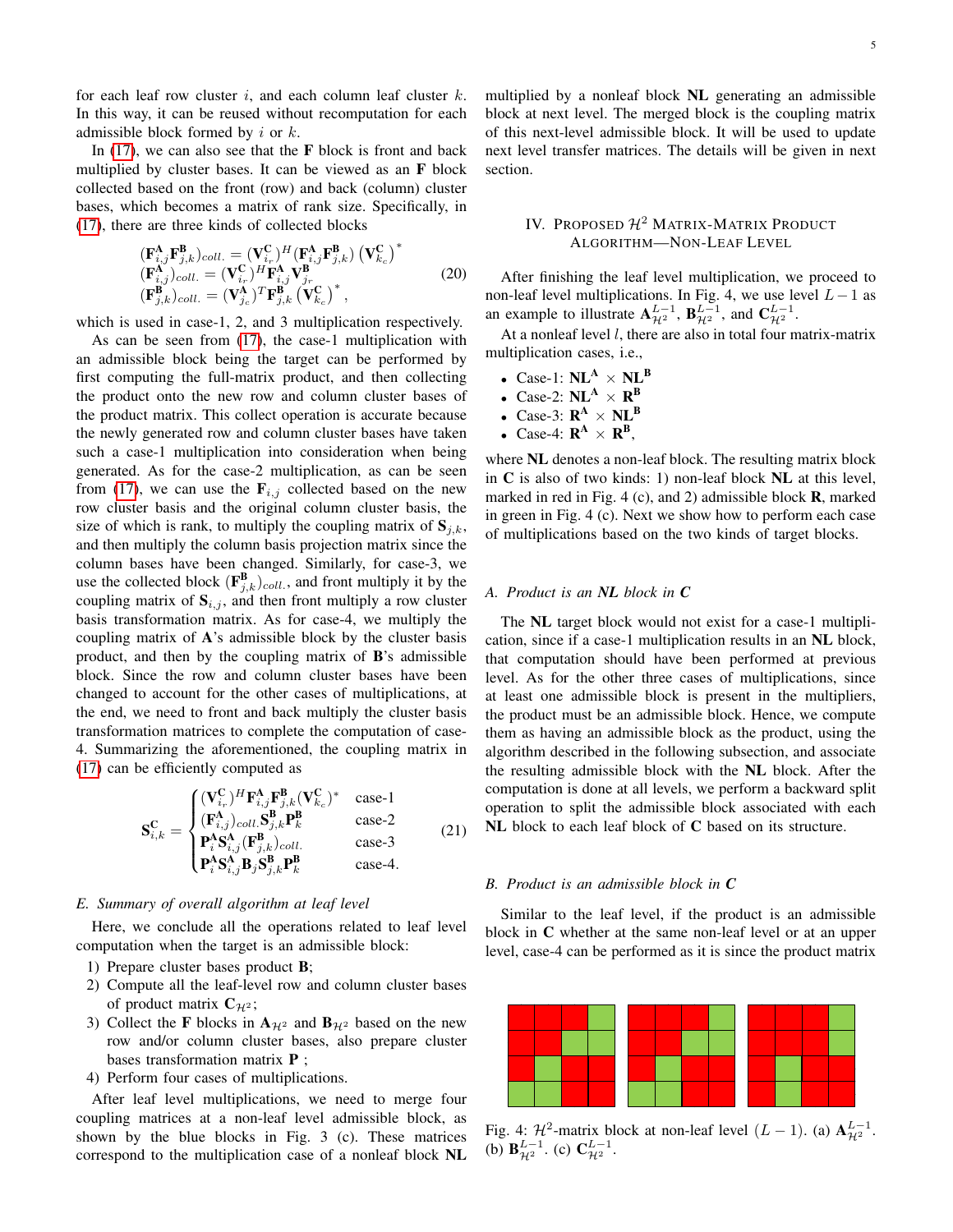is obviously admissible, which also preserves the original row and column cluster bases. We can write

case-4:

$$
\mathbf{R}_{i,j}^{\mathbf{A}} \times \mathbf{R}_{j,k}^{\mathbf{B}} = \n\mathbf{V}_{i_r^c}^{\mathbf{A}} \mathbf{T}_{i_r}^{\mathbf{A}} \mathbf{S}_{i,j}^{\mathbf{A}} (\mathbf{T}_{j_c}^{\mathbf{A}})^T (\mathbf{V}_{j_c^c}^{\mathbf{A}})^T \times \mathbf{V}_{j_r^c}^{\mathbf{B}} \mathbf{T}_{j_r}^{\mathbf{B}} \mathbf{S}_{j,k}^{\mathbf{B}} (\mathbf{T}_{k_c}^{\mathbf{B}})^T (\mathbf{V}_{k_c^c}^{\mathbf{B}})^T, \tag{22}
$$

where  **denotes a transfer matrix, and superscript**  $ch$  **denotes** the two children clusters of the non-leaf cluster  $i$ . If the cluster bases at leaf level and the transfer matrices at non-leaf levels are kept the same as before, then the computation of [\(22\)](#page-5-2) is to calculate the coupling matrix at level  $l$ , which is

$$
\mathbf{S}_{i,k}^{\mathbf{C}} = \mathbf{S}_{i,j}^{\mathbf{A}}(\mathbf{B}_j)\mathbf{S}_{j,k}^{\mathbf{B}}.
$$
 (23)

It is a product of three small matrices whose size is the rank at this tree level. Rewriting [\(22\)](#page-5-2) as

$$
\mathbf{R}_{i,j}^{\mathbf{A}} \times \mathbf{R}_{j,k}^{\mathbf{B}} = \mathbf{V}_{i_{r}^{c}}^{\mathbf{A}} \mathbf{T}_{i_{r}}^{\mathbf{A}} \mathbf{S}_{i,k}^{\mathbf{C}} (\mathbf{T}_{k_{c}}^{\mathbf{B}})^{T} (\mathbf{V}_{k_{c}^{c}}^{\mathbf{B}})^{T}.
$$
 (24)

If we exclude the children cluster bases in the front and at the back, we can see that  $T$  serves as the new cluster basis at this level. In other words, at a non-leaf level  $l$ , if we treat this level as the bottom level of the remaining tree, then the transfer matrix of the non-leaf cluster is nothing but the leaf cluster basis of the shortened tree.

Similar to the leaf-level computation, the other three cases of multiplications will result in a change of cluster basis in the matrix product. Specifically, case-1 results in a different row as well as column cluster bases in the product admissible block because

<span id="page-5-0"></span>
$$
\textbf{case-1:} \ \mathbf{NL}_{i,j}^{\mathbf{A}} \times \mathbf{NL}_{j,k}^{\mathbf{B}}; \tag{25}
$$

case-2 yields a different row cluster basis since

$$
\text{case-2: } \mathbf{NL}_{i,j}^{\mathbf{A}} \times \mathbf{R}_{j,k}^{\mathbf{B}} = (\mathbf{NL}_{i,j}^{\mathbf{A}} \mathbf{V}_{j_r}^{\mathbf{B}}) \times \mathbf{S}_{j,k}^{\mathbf{B}} \times (\mathbf{V}_{k_c}^{\mathbf{B}})^T; \tag{26}
$$

whereas case-3 results in a different column cluster basis in the product admissible block, because

<span id="page-5-1"></span>**case-3:** 
$$
\mathbf{R}_{i,j}^{\mathbf{A}} \times \mathbf{NL}_{j,k}^{\mathbf{B}} = \mathbf{V}_{i_r}^{\mathbf{A}} \times \mathbf{S}_{i,j}^{\mathbf{A}} \times \left( (\mathbf{V}_{j_c}^{\mathbf{A}})^T \mathbf{NL}_{j,k}^{\mathbf{B}} \right).
$$
 (27)

If we do not update the cluster bases in the product matrix, the accuracy of the multiplication is not controllable. However, if we update the cluster basis as they are, it is computationally very expensive since the matrix block size keeps increasing when we proceed from leaf level towards the root level. In addition to the cost of changing cluster bases, if we have to carry out the multiplications at each non-leaf level using the actual matrix block size, then the computation is also prohibitive. Therefore, the fast algorithm we develop here is to perform all computations using the rank size at each tree level, and meanwhile control the accuracy.

In the proposed algorithm, to account for the updates to the original matrix during the MMP procedure, the cluster bases of C are computed level by level, which are manifested by the changed leaf cluster bases and the transfer matrices at nonleaf levels. At a non-leaf level, its children-level cluster bases have already been computed, and they are different from the original ones in A and B. However, the new cluster bases have taken the upper-level multiplications into consideration. Hence, we can accurately represent the multiplication at the current non-leaf level using newly generated children cluster bases.

<span id="page-5-2"></span>Take case-1 product as an example, where we perform  $\mathbf{NL}_{i,j}^{\mathbf{A}} \times \mathbf{NL}_{j,k}^{\mathbf{B}}$  obtaining an admissible  $\mathbf{R}_{i,k}^{\mathbf{C}}$ . We can accurately represent this product using the children cluster bases of  $i$  and  $k$  as follows:

case-1:  
\n
$$
\mathbf{NL}_{i,j}^{\mathbf{A}} \times \mathbf{NL}_{j,k}^{\mathbf{B}} = \begin{bmatrix}\n\mathbf{V}_{i1_r}^{\mathbf{C}} & \mathbf{V}_{i2_r}^{\mathbf{C}}\n\end{bmatrix} (\mathbf{NL}_{i,j}^{\mathbf{A}} \mathbf{NL}_{j,k}^{\mathbf{B}})_{coll.} \begin{bmatrix}\n(\mathbf{V}_{k1_c}^{\mathbf{C}})^T & \mathbf{V}_{k2_c}^{\mathbf{C}}\n\end{bmatrix},
$$
\n(28)

in which

$$
\begin{aligned}\n&\left(\mathbf{NL}_{i,j}^{\mathbf{A}}\mathbf{NL}_{j,k}^{\mathbf{B}}\right)_{coll.} = \\
&\begin{bmatrix}\n&\left(\mathbf{V}_{i1_r}^{\mathbf{C}}\right)^H \\
&&\left(\mathbf{V}_{i2_r}^{\mathbf{C}}\right)^H\n\end{bmatrix}\n\left(\mathbf{NL}_{i,j}^{\mathbf{A}}\mathbf{NL}_{j,k}^{\mathbf{B}}\right)\n\begin{bmatrix}\n&\left(\mathbf{V}_{k1_c}^{\mathbf{C}}\right)^* \\
&&\left(\mathbf{V}_{k2_c}^{\mathbf{C}}\right)^*\n\end{bmatrix}.\n\end{aligned} \tag{29}
$$

This collected block,  $(\mathbf{NL}_{i,j}^{\mathbf{A}}\mathbf{NL}_{j,k}^{\mathbf{B}})_{coll.}$ , is actually the coupling matrix merged from the four small coupling matrices computed at previous level, when dealing with the multiplication case of having a target block as a subblock in the upperlevel admissible block. It can be written as

<span id="page-5-3"></span>
$$
(\mathbf{NL}_{i,j}^{\mathbf{A}} \mathbf{NL}_{j,k}^{\mathbf{B}})_{coll.} = \begin{bmatrix} \mathbf{S}_{i_1,k_1}^{\mathbf{C}} & \mathbf{S}_{i_1,k_2}^{\mathbf{C}} \\ \mathbf{S}_{i_2,k_1}^{\mathbf{C}} & \mathbf{S}_{i_2,k_2}^{\mathbf{C}} \end{bmatrix} . \tag{30}
$$

Each of the four coupling matrices has been obtained at previous level. From [\(29\)](#page-5-3), it is clear that using the nested property of the cluster bases, the collect operation does not need to start from leaf level, but using the four blocks obtained at previous one level.

For case-2 product, it can also be accurately expanded in the space of the children row cluster bases, and hence

<span id="page-5-5"></span><span id="page-5-4"></span>
$$
\text{case-2: } \mathbf{NL}_{i,j}^{\mathbf{A}} \times \mathbf{R}_{j,k}^{\mathbf{B}} = \left[ \mathbf{V}_{i1_r}^{\mathbf{C}} \mathbf{V}_{i2_r}^{\mathbf{C}} \right] \mathbf{NL}_{i,j\,coll.}^{\mathbf{A}} \mathbf{T}_{j_r}^{\mathbf{B}} \mathbf{S}_{j,k}^{\mathbf{B}} (\mathbf{V}_{k_c}^{\mathbf{B}})^{T}, \tag{31}
$$

where

$$
\mathbf{NL}_{i,j\,coll.}^{\mathbf{A}} = \begin{bmatrix} (\mathbf{V}_{i1_r}^{\mathbf{C}})^H & & \\ & (\mathbf{V}_{i2_r}^{\mathbf{C}})^H \end{bmatrix} \mathbf{NL}_{i,j}^{\mathbf{A}} \begin{bmatrix} \mathbf{V}_{j1_r}^{\mathbf{B}} & \\ & \mathbf{V}_{j2_r}^{\mathbf{B}} \end{bmatrix},
$$
\n(32)

which is  $\text{NL}_{i,j}^{\text{A}}$  collected based on the children's new row cluster bases in C and the original column cluster bases in B. From [\(31\)](#page-5-4), it can be seen that if excluding the children cluster bases, then  $\text{NL}^{\text{A}}_{i,j}\text{ }_{coll}$   $\text{T}^{\text{B}}_{j_r}$  resembles the  $\text{ }F^{\text{A}}_{i,j}\text{ }V^{\text{B}}_{j_r}$  in the leaf level case-2 product. In other words, if we treat the current non-leaf level as the leaf level, then  $\text{NL}^{\text{A}}_{i,j \text{ cell}}$  is equivalent to a full matrix block, whereas T is the leaf cluster basis. An example of  $\mathbf{NL}_{i,j}\mathbf{A}_{coll.}$  block at level  $(L-1)$  in  $\mathbf{A}_{\mathcal{H}^2}$  can be seen below:

$$
(\mathbf{NL}_{i,j}^{\mathbf{A}})_{coll.} = \begin{bmatrix} (\mathbf{F}_{i_1,j_1}^{\mathbf{A}})_{coll.} & \mathbf{P}_{i_1}^{\mathbf{A}} \mathbf{S}_{i_1,j_2}^{\mathbf{A}} \mathbf{B}_{j_2} \\ \mathbf{P}_{i_2}^{\mathbf{A}} \mathbf{S}_{i_2,j_1}^{\mathbf{A}} \mathbf{B}_{j_1} & (\mathbf{F}_{i_2,j_2}^{\mathbf{A}})_{coll.} \end{bmatrix},
$$
(33)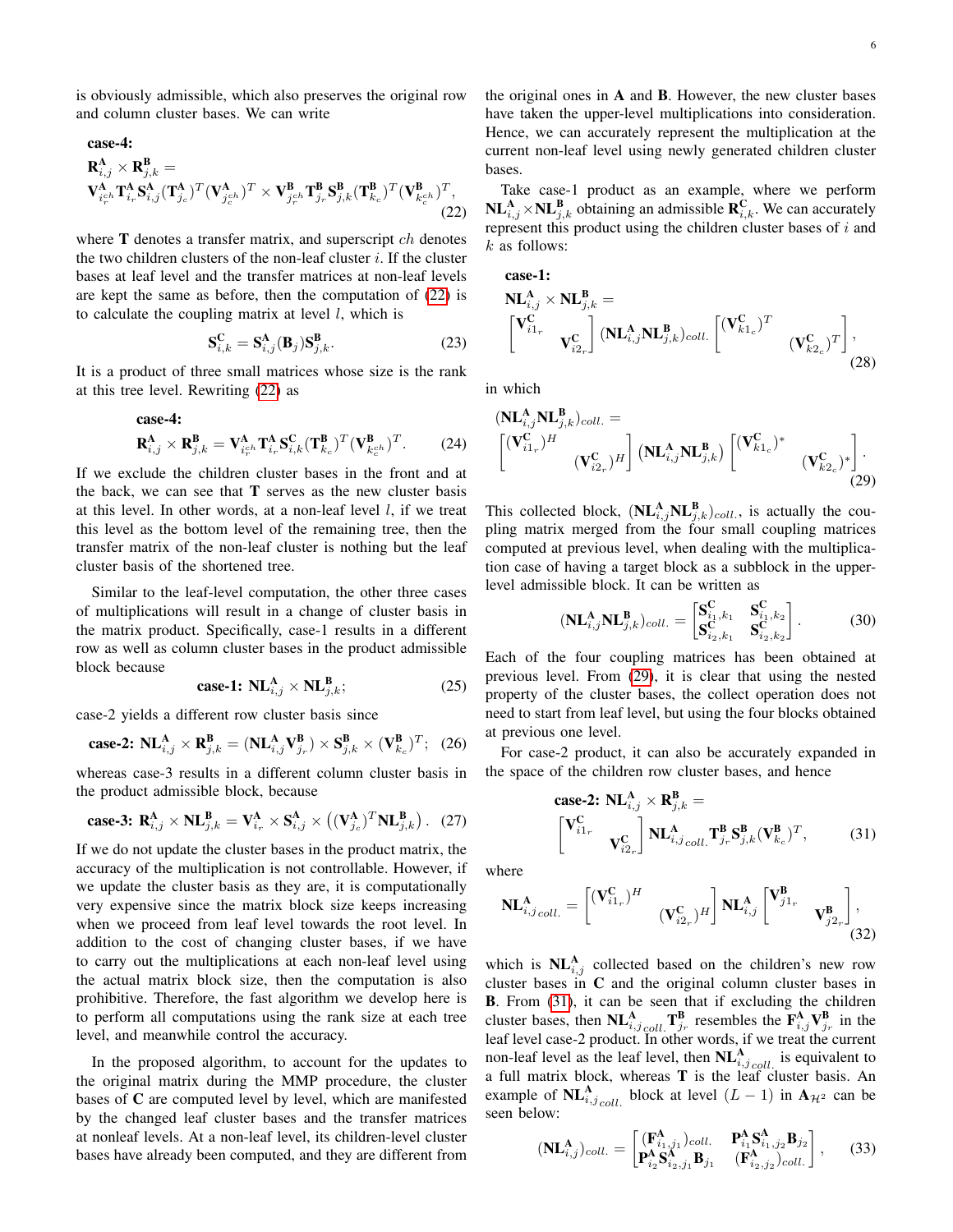which consists of collected full matrices whose expressions are shown in [\(20\)](#page-4-0), and projected coupling matrices of admissible blocks. Again, using the nested property of both new and original cluster bases, the collect operation does not need to start from leaf level, but using the four blocks obtained at previous one level. Each collect operation only costs  $O(k_l)^3$ , where  $k_l$  is the rank at level l.

Since the cluster bases at the previous level have been computed, for case-1 and case-2 products at a non-leaf level, we only need to compute the center block associated with the current non-leaf level, and this computation can be carried out in the same way as how we carry out leaf-level computation, if we treat the current non-leaf level as the leaf level of the remaining tree. The same is true to case-3 product, where we have

$$
\text{case-3: } \mathbf{R}_{i,j}^{\mathbf{A}} \times \mathbf{NL}_{j,k}^{\mathbf{B}} = \n\mathbf{V}_{i,r}^{\mathbf{A}} \mathbf{S}_{i,j}^{\mathbf{A}} (\mathbf{T}_{j_c}^{\mathbf{A}})^T \mathbf{NL}_{j,k\,coll.}^{\mathbf{B}} \begin{bmatrix} (\mathbf{V}_{k1_c}^{\mathbf{C}})^T & (\mathbf{V}_{k2_c}^{\mathbf{C}})^T \end{bmatrix}, \qquad (34)
$$

in which

$$
\mathbf{NL}_{j,k\,coll.}^{\mathbf{B}} = \begin{bmatrix} (\mathbf{V}_{j1_r}^{\mathbf{A}})^T & & \\ & (\mathbf{V}_{j2_r}^{\mathbf{A}})^T \end{bmatrix} \mathbf{NL}_{j,k}^{\mathbf{B}} \begin{bmatrix} (\mathbf{V}_{k1_c}^{\mathbf{C}})^* & & \\ & (\mathbf{V}_{k2_c}^{\mathbf{C}})^* \end{bmatrix}
$$
(35)

We can see that  $(\mathbf{T}_{j_c}^{\mathbf{A}})^T \mathbf{NL}_{j,k_coll}^{\mathbf{B}}$  resembles the  $(\mathbf{V}_{j_c}^{\mathbf{A}})^T \mathbf{F}_{j,k}^{\mathbf{B}}$ <br>in the leaf level case-3 product. An example of collected **NL** block in  $\mathbf{B}_{\mathcal{H}^2}$  is given as follows

$$
(\mathbf{NL}_{i,j}^{\mathbf{B}})_{coll.} = \begin{bmatrix} (\mathbf{F}_{i_1,j_1}^{\mathbf{B}})_{coll.} & \mathbf{B}_{i_1} \mathbf{S}_{i_1,j_2}^{\mathbf{B}} \mathbf{P}_{j_2}^{\mathbf{B}} \\ \mathbf{B}_{i_2} \mathbf{S}_{i_2,j_1}^{\mathbf{B}} \mathbf{P}_{j_1}^{\mathbf{B}} & (\mathbf{F}_{i_2,j_2}^{\mathbf{B}})_{coll.} \end{bmatrix}, \quad (36)
$$

which consists of collected full matrices whose expressions are shown in [\(20\)](#page-4-0), and projected coupling matrices of admissible blocks.

Since the cluster bases have been changed at previous level, we also represent the case-4 product using the new children cluster bases of  $i$  and  $k$ , thus

$$
\begin{aligned}\n\textbf{case-4:} \\
\mathbf{R}^{\mathbf{A}}_{i,j} \times \mathbf{R}^{\mathbf{B}}_{j,k} &= \\
\begin{bmatrix}\n(\mathbf{V}_{i1_r}^{\mathbf{C}}) & \\
(\mathbf{V}_{i2_r}^{\mathbf{C}})\n\end{bmatrix}\n\mathbf{R}^{\mathbf{C}}_{i,k,proj}\n\begin{bmatrix}\n(\mathbf{V}_{k1_c}^{\mathbf{C}})^{T} & \\
(\mathbf{V}_{k2_c}^{\mathbf{C}})^{T}\n\end{bmatrix},\n\end{aligned} \tag{37}
$$

and

$$
\mathbf{R}_{i,k,proj}^{\mathbf{C}} = \begin{bmatrix} (\mathbf{P}_{i1}^{\mathbf{A}}) & \ & (\mathbf{P}_{i2}^{\mathbf{A}}) \end{bmatrix} (\mathbf{T}_{i_r}^{\mathbf{A}} \mathbf{S}_{i,k}^{\mathbf{C}} (\mathbf{T}_{k_c}^{\mathbf{B}})^{T}) \begin{bmatrix} (\mathbf{P}_{k1}^{\mathbf{B}}) & \ & (\mathbf{P}_{k2}^{\mathbf{B}}) \end{bmatrix},
$$
\n(38)

which can be written in short as

$$
\mathbf{R}_{i,k,proj}^{\mathbf{C}} = \mathbf{P}_{i^{ch}}^{\mathbf{A}} (\mathbf{T}_{i_{r}}^{\mathbf{A}} \mathbf{S}_{i,k}^{\mathbf{C}} (\mathbf{T}_{k_{c}}^{\mathbf{B}})^{T}) \mathbf{P}_{k^{ch}}^{\mathbf{B}},
$$
(39)

where *ch* denotes children. Here, there is a cluster basis transformation matrix in the front and at the back.

## *C. Computation of the new non-leaf level transfer matrices in C*

If the target block is an admissible block at a nonleaf level, we need to represent it as  $\mathbf{R}_{t,s} = \mathbf{T}_t \mathbf{S}_{t,s}(\mathbf{T}_s)^T$  in controlled accuracy. Hence, we need to calculate new row and column transfer matrices **T** of product matrix  $C_{\mathcal{H}^2}$ . First, we introduce how to calculate the row transfer matrices. Similar to leaf level, case-1 and 2 products result in a change in the row cluster

basis and hence row transfer matrix. Case-3 and 4 products do not require a change of transfer matrix if the cluster bases have not been changed at previous level. However, since the cluster bases have been changed at previous level, the transfer matrix requires an update as well.

For an arbitrary non-leaf cluster  $i$ , we first find all of the case-1 products associated with i. Each of such a product leads to a coupling matrix merged from the four coupling matrices obtained at previous level computation, denoted by  $(\mathbf{NL}_{i,j}^{\mathbf{A}}\mathbf{NL}_{j,k}^{\mathbf{B}})_{coll.}$ . Using them, we calculate the Gram matrix sum as:

<span id="page-6-1"></span>
$$
\mathbf{G}_{i_{r1}}^{\mathbf{C},l} = \sum_{\#(i,k)=1}^{O(C_{sp}^{2})} (\mathbf{NL}_{i,j}^{\mathbf{A}} \mathbf{NL}_{j,k}^{\mathbf{B}})_{coll.} ((\mathbf{NL}_{i,j}^{\mathbf{A}} \mathbf{NL}_{j,k}^{\mathbf{B}})_{coll.})^{H}.
$$
 (40)

The second step is to take case-2 multiplications at a nonleaf level into consideration for row transfer matrix calculation of product matrix  $C_{\mathcal{H}^2}$ . We find all the collected nonleaf blocks  $\mathbf{NL}_{i,j\,coll.}^{\mathbf{A}}$  of cluster i at level l in  $\mathbf{A}_{\mathcal{H}^2}$  matrix and multiply them with corresponding transfer matrices  $\mathbf{T}_{j_r}^{\mathbf{B}}$  from  $\mathbf{B}_{H2}$  matrix. And we calculate the Gram matrix sum as

<span id="page-6-2"></span>
$$
\mathbf{G}_{i_{r2}}^{\mathbf{C},l} = \sum_{j=1}^{O(C_{sp})} ((\mathbf{NL}_{i,j}^{\mathbf{A}})_{coll.}\mathbf{T}_{j_{r}}^{\mathbf{B}})((\mathbf{NL}_{i,j}^{\mathbf{A}})_{coll.}\mathbf{T}_{j_{r}}^{\mathbf{B}})^{H}.
$$
 (41)

Finally, we count the contributions from case-3 and case-4 products by computing

<span id="page-6-3"></span>
$$
\mathbf{G}_{i_{r3}}^{\mathbf{C},l} = \mathbf{P}_{i^{ch}}^{\mathbf{A}} \mathbf{T}_{i_r}^{\mathbf{A}} (\mathbf{T}_{i_r}^{\mathbf{A}})^H (\mathbf{P}_{i^{ch}}^{\mathbf{A}})^H.
$$
 (42)

Again, we normalize these three Gram matrices and obtain

$$
\mathbf{G}_{i_r}^{\mathbf{C},l} = \widehat{\mathbf{G}_{i_{r1}}^{\mathbf{C},l}} + \widehat{\mathbf{G}_{i_{r2}}^{\mathbf{C},l}} + \widehat{\mathbf{G}_{i_{r3}}^{\mathbf{C},l}}.
$$
 (43)

We then calculate an SVD of this  $\mathbf{G}_{i_r}^{\mathbf{C},l}$  and truncate the singular values based on prescribed accuracy  $\epsilon_{trunc}$  to obtain row transfer matrix  $\mathbf{T}_{i_r}^{\mathbf{C}}$  for cluster i at nonleaf level.

Similarly, we can compute the new column transfer matrices for non-leaf cluster k, which is  $\mathbf{T}_{k_c}^{\mathbf{C}}$ . The first part is

$$
\mathbf{G}_{k_{c1}}^{\mathbf{C},l} = \sum_{i=1}^{O(C_{sp})} ((\mathbf{NL}_{i,j}^{\mathbf{A}} \mathbf{NL}_{j,k}^{\mathbf{B}})_{coll.})^T ((\mathbf{NL}_{i,j}^{\mathbf{A}} \mathbf{NL}_{j,k}^{\mathbf{B}})_{coll.})^*.
$$
\n(44)

The second part is

<span id="page-6-0"></span>.

$$
\mathbf{G}_{k_{c2}}^{\mathbf{C},l} = \sum_{j=1}^{O(C_{sp})} ((\mathbf{T}_{j_c}^{\mathbf{A}})^T (\mathbf{N} \mathbf{L}_{j,k}^{\mathbf{B}})_{coll.})^T ((\mathbf{T}_{j_c}^{\mathbf{A}})^T (\mathbf{N} \mathbf{L}_{j,k}^{\mathbf{B}})_{coll.})^*.
$$
\n(45)

The third part is

$$
\mathbf{G}_{k_{c3}}^{\mathbf{C},l} = (\mathbf{P}_{k^{ch}}^{\mathbf{B}})^{T} (\mathbf{T}_{k_{c}}^{\mathbf{B}})^{*} (\mathbf{T}_{k_{c}}^{\mathbf{B}})^{T} (\mathbf{P}_{k^{ch}}^{\mathbf{B}})^{*}.
$$
 (46)

Then we normalize the three Gram matrices and sum them up as

$$
\mathbf{G}_{k_c}^{\mathbf{C},l} = \widehat{\mathbf{G}_{k_{c1}}^{\mathbf{C},l}} + \widehat{\mathbf{G}_{k_{c2}}^{\mathbf{C},l}} + \widehat{\mathbf{G}_{k_{c3}}^{\mathbf{C},l}}.
$$
 (47)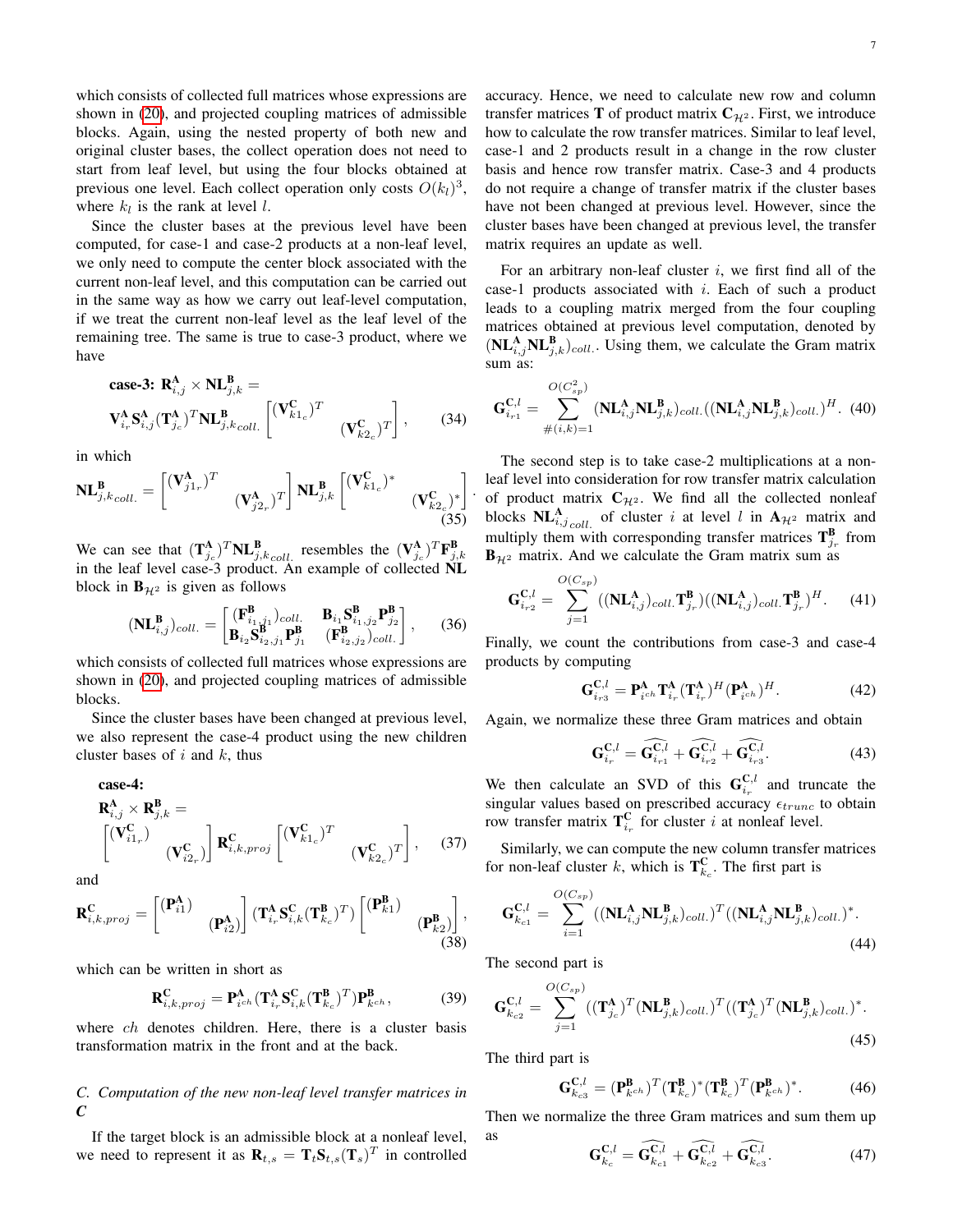After we perform an SVD on  $\mathbf{G}_{k_c}^{\mathbf{C},l}$  matrix and truncate the singular values based on prescribed accuracy  $\epsilon_{trunc}$ , we get new column transfer matrix  $T_{k_c}^C$ .

## *D. Computation of the four cases of multiplications with the product block being admissible*

Now we obtain both row and column transfer matrices for product matrix  $C_{\mathcal{H}^2}$ , hence, the four multiplications become the computation of the coupling matrices, so that the admissible block at the current level has a form of  $\mathbf{R}_{t,s}$  =  $T_t S_{t,s}(T_s)^T$ . The coupling matrix S's calculation is similar to that of leaf level in [\(17\)](#page-3-2), which has the following expressions:

<span id="page-7-3"></span>
$$
\mathbf{S}_{i,k}^{\mathrm{C}} = \begin{cases} (\mathbf{T}_{i_r}^{\mathrm{C}})^H (\mathbf{N}\mathbf{L}_{i,j}^{\mathrm{A}}\mathbf{N}\mathbf{L}_{j,k}^{\mathrm{B}})_{coll.}(\mathbf{T}_{k_c}^{\mathrm{C}})^* & \text{case-1} \\ (\mathbf{T}_{i_r}^{\mathrm{C}})^H (\mathbf{N}\mathbf{L}_{i,j}^{\mathrm{A}})_{coll.} \mathbf{T}_{j_r}^{\mathrm{B}}\mathbf{S}_{j,k}^{\mathrm{B}}(\mathbf{V}_{k_c}^{\mathrm{B}})^T (\mathbf{V}_{k_c}^{\mathrm{C}})^* & \text{case-2} \\ (\mathbf{V}_{i_r}^{\mathrm{C}})^H \mathbf{V}_{i_r}^{\mathrm{A}}\mathbf{S}_{i,j}^{\mathrm{A}}(\mathbf{T}_{j_c}^{\mathrm{A}})^T (\mathbf{N}\mathbf{L}_{j,k}^{\mathrm{B}})_{coll.}(\mathbf{T}_{k_c}^{\mathrm{C}})^* & \text{case-3} \end{cases}
$$

$$
\begin{pmatrix}\n(\mathbf{v}_{i_r}) & \mathbf{v}_{i_r} \mathbf{v}_{i,j} (\mathbf{v}_{j_c}) & (\mathbf{v}_{j,k}/c_{ol} \cdot (\mathbf{v}_{k_c})) & \text{case 3} \\
(\mathbf{V}_{i_r}^{\mathbf{C}})^H \mathbf{V}_{i_r}^{\mathbf{A}} \mathbf{S}_{i,j}^{\mathbf{A}} \mathbf{B}_{j} \mathbf{S}_{j,k}^{\mathbf{B}} (\mathbf{V}_{k_c}^{\mathbf{B}})^T (\mathbf{V}_{k_c}^{\mathbf{C}})^* & \text{case-4.} \\
(48)\n\end{pmatrix}
$$

Again, we should prepare some matrix products in advance so that we can achieve linear complexity MMP for constant rank  $\mathcal{H}^2$ -matrix. For nonleaf levels, the cluster bases product  $B_i$  can be readily calculated using children's cluster bases based on the nested property. For example, given a nonleaf cluster j, we can generate  $B_i$  by using the cluster bases product of its children clusters  $j_1$  and  $j_2$ , which is shown as:

<span id="page-7-0"></span>
$$
\mathbf{B}_{j} = (\mathbf{T}_{j_{1c}}^{\mathbf{A}})^{T} \mathbf{B}_{j_{1}} \mathbf{T}_{j_{1r}}^{\mathbf{B}} + (\mathbf{T}_{j_{2c}}^{\mathbf{A}})^{T} \mathbf{B}_{j_{2}} \mathbf{T}_{j_{2r}}^{\mathbf{B}}.
$$
 (49)

Besides, since the cluster bases product  $B_j$  only involve original cluster bases in  $A_{H^2}$  and  $B_{H^2}$  matrices, we can prepare the above  $B_j$  for all leaf and nonleaf clusters before MMP algorithm. In addition, the nonleaf level cluster bases projection (transformation) can also be calculated using children's ones as shown in [\(19\)](#page-3-3). The formulas are given below:

<span id="page-7-1"></span>
$$
\begin{split} \mathbf{P}_{i}^{\mathbf{A}} &= (\mathbf{V}_{i_{r}}^{\mathbf{C}})^{H} \mathbf{V}_{i_{r}}^{\mathbf{A}} \\ &= (\mathbf{T}_{i_{1r}}^{\mathbf{C}})^{H} \mathbf{P}_{i_{1}}^{\mathbf{A}} \mathbf{T}_{i_{1r}}^{\mathbf{A}} + (\mathbf{T}_{i_{2r}}^{\mathbf{C}})^{H} \mathbf{P}_{i_{2}}^{\mathbf{A}} \mathbf{T}_{i_{2r}}^{\mathbf{A}}; \\ \mathbf{P}_{k}^{\mathbf{B}} &= (\mathbf{V}_{k_{c}}^{\mathbf{B}})^{T} (\mathbf{V}_{k_{c}}^{\mathbf{C}})^{*} \\ &= (\mathbf{T}_{k_{1c}}^{\mathbf{B}})^{T} \mathbf{P}_{k_{1}}^{\mathbf{B}} (\mathbf{T}_{k_{1c}}^{\mathbf{C}})^{*} + (\mathbf{T}_{k_{2c}}^{\mathbf{B}})^{T} \mathbf{P}_{k_{2}}^{\mathbf{B}} (\mathbf{T}_{k_{2c}}^{\mathbf{C}})^{*}. \end{split} \tag{50}
$$

We also compute the collected NL matrix block in  $A_{\mathcal{H}^2}$  and  $\mathbf{B}_{\mathcal{H}^2}$  at current level l by the following equation,

<span id="page-7-2"></span>
$$
(\mathbf{NL}_{i,j}^{\mathbf{A}})^{(l)}_{i,j})_{coll.}^{(l)} = (\mathbf{T}_{i,r}^{\mathbf{C}})^H (\mathbf{NL}_{i,j}^{\mathbf{A}})^{(l+1)}_{i,l} \mathbf{T}_{j,r}^{\mathbf{B}} (\mathbf{NL}_{j,k}^{\mathbf{B}})^{(l)}_{coll.} = (\mathbf{T}_{j_c}^{\mathbf{A}})^T (\mathbf{NL}_{j,k}^{\mathbf{B}})^{(l+1)}_{coll.} (\mathbf{T}_{k_c}^{\mathbf{C}})^*
$$
(51)

where superscript  $l$  denotes tree level. After we prepare the matrix products in [\(49\)](#page-7-0), [\(50\)](#page-7-1), and [\(51\)](#page-7-2), we can proceed to calculate the coupling matrices in [\(48\)](#page-7-3) efficiently as:

<span id="page-7-4"></span>
$$
\mathbf{S}_{i,k}^{\mathbf{C}} = \begin{cases} (\mathbf{T}_{i_{r}}^{\mathbf{C}})^{H} (\mathbf{NL}_{i,j}^{\mathbf{A}} \mathbf{NL}_{j,k}^{\mathbf{B}})^{(l)}_{coll.} (\mathbf{T}_{k_{c}}^{\mathbf{C}})^{*} & \text{case-1} \\ (\mathbf{NL}_{i,j}^{\mathbf{A}})^{(l)}_{coll.} \mathbf{S}_{j,k}^{\mathbf{B}} \mathbf{P}_{k}^{\mathbf{B}} & \text{case-2} \\ \mathbf{P}_{i}^{\mathbf{A}} \mathbf{S}_{i,j}^{\mathbf{A}} (\mathbf{NL}_{j,k}^{\mathbf{B}})^{(l)}_{coll.} & \text{case-3} \\ \mathbf{P}_{i}^{\mathbf{A}} \mathbf{S}_{i,j}^{\mathbf{A}} \mathbf{B}_{j} \mathbf{S}_{j,k}^{\mathbf{B}} \mathbf{P}_{k}^{\mathbf{B}} & \text{case-4.} \end{cases}
$$
(52)

All the coupling matrices calculation are performed in rank size  $k_l$ . So the computational cost is  $O(k_l^3)$ . After coupling matrices calculation in [\(52\)](#page-7-4), all the admissible products at

## *E. Summary of overall algorithm at each non-leaf level*

The cluster bases products  $B_i$  have been computed for all clusters  $j$  before the MMP starts, since they are only related to the original cluster bases.

At each non-leaf level, we do the following:

- 1) Collect four blocks in an NL block in  $A_{H<sup>2</sup>}$  to a block of  $O(k_{l+1})$  size, using the newly generated children row cluster bases of C (transfer matrices if children are not at the leaf level) and the original column cluster bases of B (or transfer matrices). This is to generate the  $(NL<sup>A</sup><sub>i,j</sub>)<sub>coll.</sub>$ , shown in [\(32\)](#page-5-5).
- 2) Collect four blocks in an NL block in  $B_{H<sup>2</sup>}$  to a block of  $O(k_{l+1})$  size, using the original row cluster bases of A (or transfer matrices) and the new children column cluster bases of C (transfer matrices if children are not at the leaf level). This is to generate  $(\mathbf{NL}_{j,k}^{\mathbf{B}})_{coll.}$ , shown in [\(35\)](#page-6-0).
- 3) Merge four blocks in an **R** block in  $C_{\mathcal{H}^2}$ . This corresponds to the  $(\mathbf{NL}_{i,j}^{\mathbf{A}}\mathbf{NL}_{j,k}^{\mathbf{B}})_{coll.}^{(l)}$  in [\(52\)](#page-7-4).
- 4) Calculate new row and column transfer matrices of product matrix  $\mathbf{C}_{\mathcal{H}^2}$  at this level.
- 5) Prepare cluster bases projections  $\mathbf{P}_i^A$ ,  $\mathbf{P}_k^B$ , and perform an NL block collect shown in  $(51)$ ;
- 6) Perform four cases of multiplications shown in [\(52\)](#page-7-4).

After we finish one-way bottom-up tree traversal to calculate block matrix products at all the levels, i.e. from leaf level all the way up to minimal admissible level, we need to perform a post-processing for the coupling matrices associated with the NL blocks in  $C_{\mathcal{H}^2}$ . They exist because of the multiplications cases described in Section [IV-A.](#page-4-1) This could be efficiently done by performing one-way top-down split process, the same as the matrix backward transformation shown in [\[1\]](#page-11-0). This post processing stage is to split the coupling matrices in NL to lower level admissible or inadmissible blocks.

#### V. ACCURACY AND COMPLEXITY ANALYSIS

In this section, we analyze the accuracy and computational complexity of the proposed algorithm to compute  $\mathcal{H}^2$ -matrixmatrix products.

## *A. Accuracy*

Different from existing formatted  $\mathcal{H}^2$ -matrix-matrix products [\[1\]](#page-11-0), in the proposed new algorithm, the accuracy of the product is directly controlled by  $\epsilon_{trunc}$ . No formatted multiplications are performed, and the cluster bases are changed to represent the updates to the original matrix accurately. This makes each operation performed in the proposed MMP controlled by accuracy or exact. When generating an  $\mathcal{H}^2$ matrix to represent the original dense matrix, the accuracy is controlled by  $\epsilon_{H^2}$ , which is the same as in [\[11\]](#page-11-9).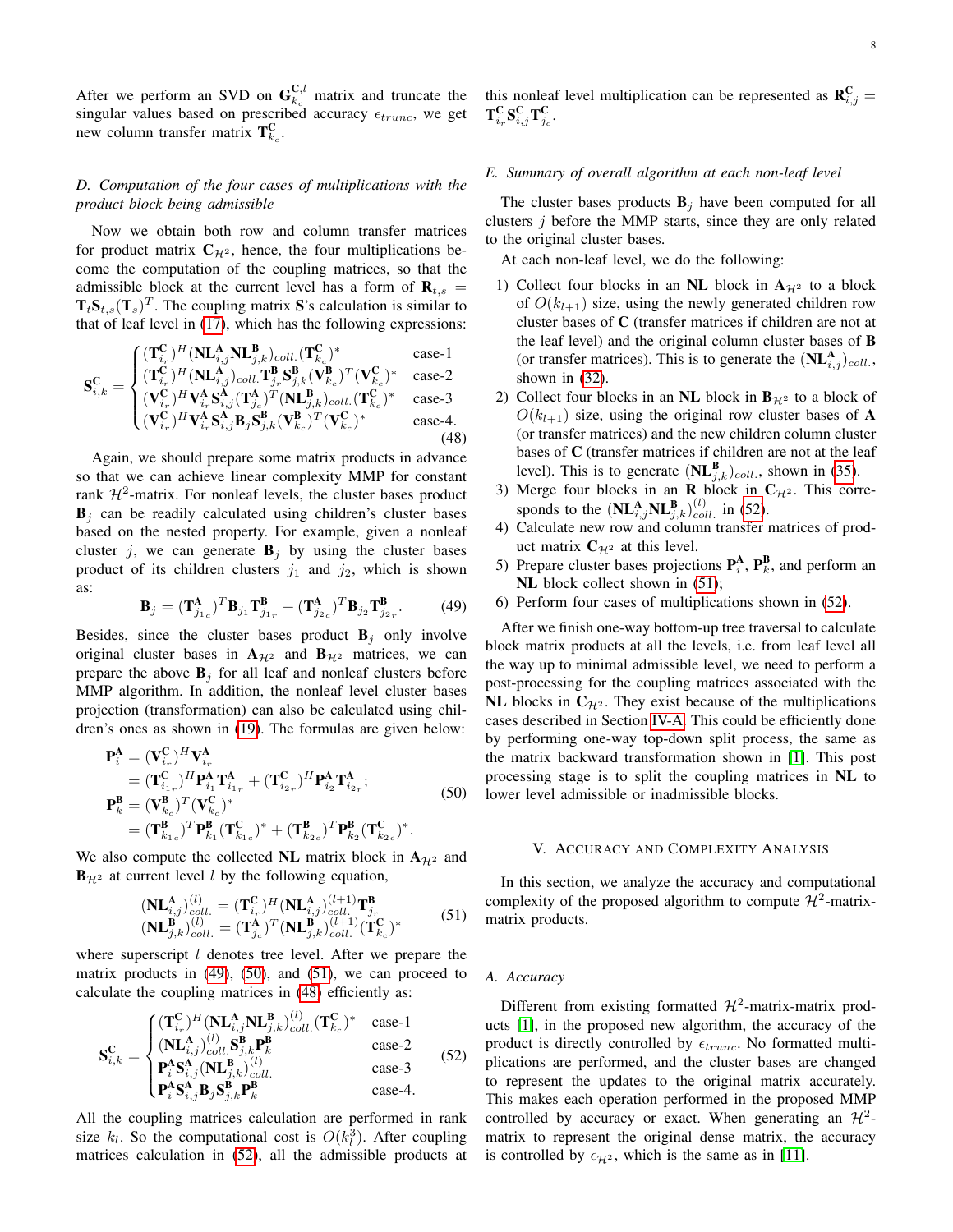## *B. Time and Memory Complexity*

The proposed MMP involves  $O(L)$  levels of computation. At each level, there are  $2<sup>l</sup>$  clusters. For each cluster, the cost of changing the cluster bases at the leaf level due to four cases of multiplications is to perform  $O(C_{sp})^2$  multiplications, and each of which has a constant cost, as can be seen from [\(13\)](#page-3-4), [\(14\)](#page-3-5), and [\(15\)](#page-3-6). The cost of changing the cluster bases at the non-leaf level due to the four cases of multiplications is also to perform  $O(C_{sp})^2$  multiplications for each cluster, and each of which has a cost of  $O(k_l)^3$ , as can be seen from [\(40\)](#page-6-1), [\(41\)](#page-6-2), [\(42\)](#page-6-3). Notice that the NL blocks in A and B are collected level by level, at each level, there are  $2^lO(C_{sp})$  NL block, and each collect operation also costs  $O(k_l)^3$  only. Other auxiliary matrices are generated using a similar computational cost.

As for the computation of the four cases of multiplications at each level, each case involves  $O(C_{sp})^2$  multiplications for each cluster, and each of which costs  $O(k_l)^3$  at the non-leaf level and  $O(leafsize)^3$  at the leaf level as can be seen from [\(21\)](#page-4-2), and [\(52\)](#page-7-4).

Hence, the time complexity of the proposed MMP can be found as

<span id="page-8-0"></span>**Time Complexity** = 
$$
\sum_{l=0}^{L} C_{sp}^{2} 2^{l} O(k_{l})^{3} = C_{sp}^{2} \sum_{l=0}^{L} 2^{l} O(k_{l})^{3}.
$$
 (53)

And the storage for each block is  $O(k_i^2)$ , with each cluster having  $C_{sp}$  blocks. So the memory complexity is

<span id="page-8-1"></span>Memory Complexity = 
$$
\sum_{l=0}^{L} C_{sp} 2^l O(k_l)^2 = C_{sp} \sum_{l=0}^{L} 2^l O(k_l)^2
$$
. (54)

Recall  $k_l$  is the rank at tree level *l*. Hence, [\(53\)](#page-8-0) and [\(54\)](#page-8-1) show that the overall complexity is a function of rank  $k_l$ . Taking into account the rank's growth with electrical size as shown in [\[5\]](#page-11-4), we can get the time and memory complexity of proposed MMP for different rank scaling. For constant-rank  $\mathcal{H}^2$ -matrices, since  $k_l$  is a constant irrespective of matrix size, the complexity of the proposed direct solution is strictly  $O(N)$  in both CPU time and memory consumption, as shown below.

For constant  $k_l$ :

**Time Complexity** = 
$$
C_{sp}^2 k_l^3 \sum_{l=0}^{L} 2^l = O(N)
$$
, (55)

**Memory Complexity** = 
$$
C_{sp}k_l^2 \sum_{l=0}^{L} 2^l = O(N)
$$
. (56)

For electrodynamic analysis, to ensure a prescribed accuracy, the rank becomes a function of electrical size, and thereby tree level. Different  $\mathcal{H}^2$ -matrix representations can result in different complexities, because their rank's behavior is different. Using a minimal-rank  $\mathcal{H}^2$ -representation, as shown by [\[5\]](#page-11-4), the rank grows linearly with electrical size for general 3- D problems. In a VIE,  $k_l$  is proportional to the cubic root of matrix size at level  $l$ , because this is the electrical size at level  $l$ . Hence for a VIE,  $(53)$  and  $(54)$  become

For  $k_l$  linearly growing with electrical size:

**Time Complexity** = 
$$
C_{sp}^2 \sum_{l=0}^{L} 2^l \left[ \left( \frac{N}{2^l} \right)^{\frac{1}{3}} \right]^3 = O(N \log N),
$$
  
\n**Memory Complexity** =  $C_{sp} \sum_{l=0}^{L} 2^l \left[ \left( \frac{N}{2^l} \right)^{\frac{1}{3}} \right]^2 = O(N).$   
\n(58)

So the time complexity of the proposed MMP algorithm for 3D electrodynamic analysis is  $O(N \log N)$ , and the memory complexity is  $O(N)$ .

#### VI. NUMERICAL RESULTS

In order to demonstrate the accuracy and low computational complexity of the proposed fast  $\mathcal{H}^2$ -matrix-matrix multiplication for general  $\mathcal{H}^2$ -matrices, we use  $\mathcal{H}^2$ -matrices resulting from large-scale capacitance extraction and volume integral equation (VIE) solvers for electromagnetic analysis as examples. The capacitance extraction matrix is shown in [\[7\]](#page-11-5). The VIE formulation is based on [\[9\]](#page-11-10) with SWG vector bases for expanding electric flux density in each tetrahedral element. A variety of large-scale examples involving over one million unknowns are simulated on a single CPU core to examine the accuracy and complexity of the proposed MMP algorithm. The  $\mathcal{H}^2$ -matrix for each example is constructed based on the method described in [\[10\]](#page-11-11), [\[11\]](#page-11-9). The capacitance matrix is used to demonstrate the proposed MMP algorithm performance for constant-rank  $\mathcal{H}^2$ -matrices. We also simulate large scale 2and 3-D scattering examples to examine the time and memory complexity of the proposed MMP for variable rank cases. The computer used has an Intel(R) Xeon(R) CPU E5-2690 v2 running at 3 GHz, and only a *single core* is employed to carry out the computation.

## *A. Two-layer Cross Bus*

The first example is the capacitance extraction of a 2-layer cross bus structure. In each layer, there are m conductors, and each conductor has a dimension of  $1 \times 1 \times (2m + 1)$  m<sup>3</sup>. We simulate a suite of such structures with 16, 32, 64, 128, and 256 buses respectively. The parameters used in the  $\mathcal{H}^2$ matrix construction are  $leafsize = 30$ , admissibility condition [\[1\]](#page-11-0)  $\eta = 1.0$ , and  $\epsilon_{H2} = 10^{-4}$ . For the proposed  $\mathcal{H}^2$  MMP, the  $\epsilon_{trunc}$  is chosen to be  $10^{-2}$ ,  $10^{-4}$  and  $10^{-6}$  respectively to examine the error controllability. As shown in Fig. [5,](#page-9-0) the proposed MMP exhibit clear linear complexities in time and memory regardless of the choice of  $\epsilon_{trunc}$ . Certainly, the smaller the  $\epsilon_{trunc}$ , the larger the computational cost.

The accuracy of the proposed MMP is assessed by using the following criterion:

<span id="page-8-2"></span>
$$
\epsilon_{rel} = \frac{||\mathbf{C}_{\mathcal{H}^2}x - \mathbf{A}_{\mathcal{H}^2}(\mathbf{B}_{\mathcal{H}^2}x)||_F}{||\mathbf{A}_{\mathcal{H}^2}(\mathbf{B}_{\mathcal{H}^2}x)||_F},\tag{59}
$$

where  $\mathbf{A}_{\mathcal{H}^2} \times (\mathbf{B}_{\mathcal{H}^2} \times x)$  is used as the reference solution, since given an  $\mathcal{H}^2$  matrix, a matrix-vector product can be carried out without any approximation as shown in [\[1\]](#page-11-0). In generating the reference solution, we first compute  $y = \mathbf{B}_{\mathcal{H}^2} \times x$ , and then compute  $A_{\mathcal{H}^2} \times y$ , both of which are done in exact arithmetic.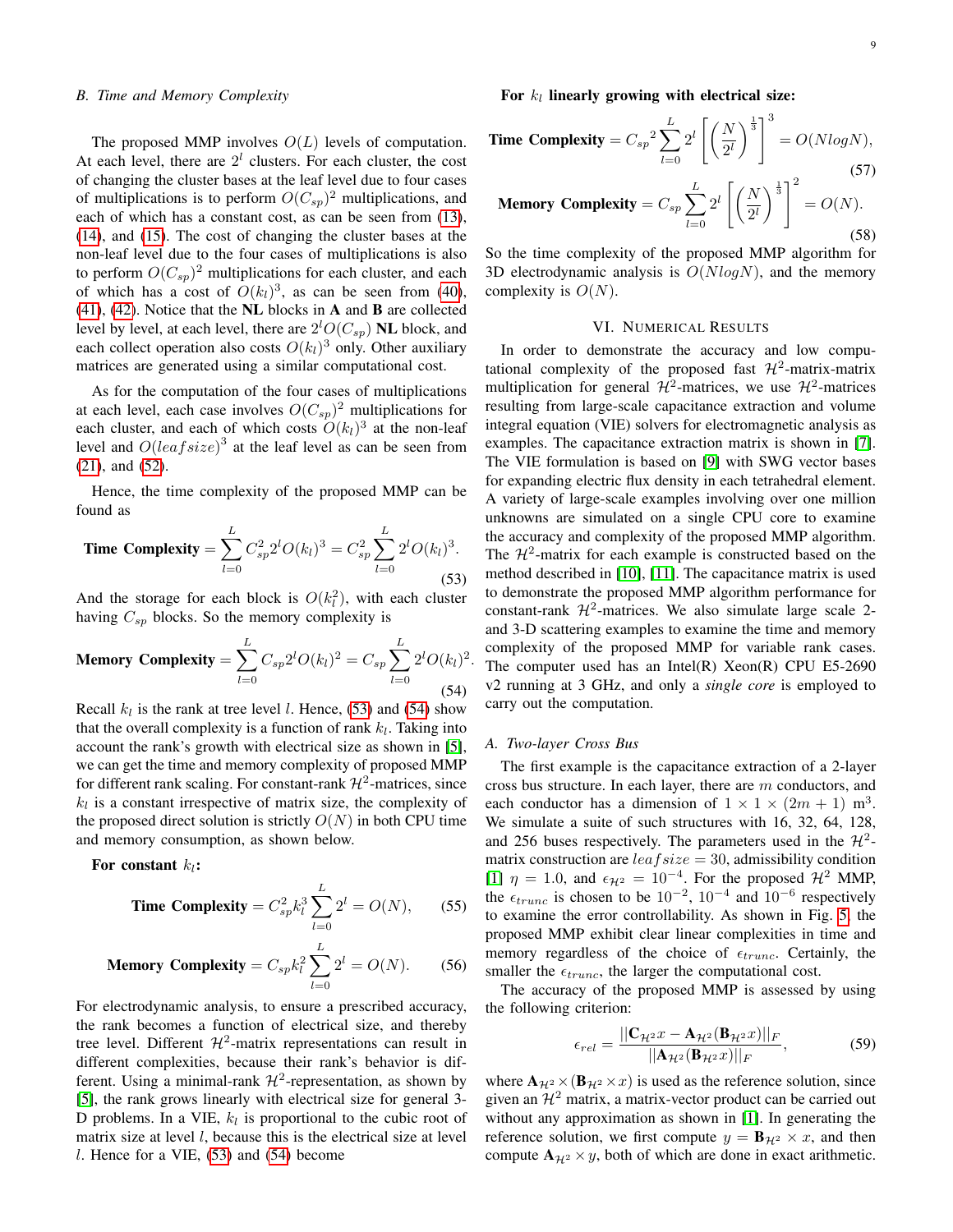<span id="page-9-0"></span> $\times$ 10<sup>4</sup> 8000 2.5  $-1E-6$ 1E-6  $-1E-4$ 1E-4 2 6000 1E-2 MMP memory(MB) MMP memory(MB) 1E-2 MMP time(s) MMP time(s) 1.5 4000 1 2000 0.5  $0<sub>0</sub>$  $0<sub>0</sub>$ 0 2 4 6 8 10 12 0 2 4 6 8 10 12 Number of unknowns(N)  $\times 10^5$ Number of unknowns(N)  $\times 10^5$ (b) (a)

Fig. 5: MMP performance for  $A_{\mathcal{H}^2} \times B_{\mathcal{H}^2}$  of large-scale capacitance extraction matrices. (a) Time scaling v.s. N. (b) Memory scaling v.s.  $N$ .

The proposed solution is generated by first computing an MMP of  $A_{\mathcal{H}^2}B_{\mathcal{H}^2}$  to obtain  $C_{\mathcal{H}^2}$ , and then compute  $C_{\mathcal{H}^2}x$ . From Table [I,](#page-9-1) we can see the accuracy of the proposed MMP is good, and it is also controllable.

<span id="page-9-1"></span>TABLE I:  $\mathcal{H}^2$  MMP error at different  $\epsilon_{trunc}$  for large-scale capacitance extraction matrices as a function of N.

|                        | 4.480     | 17.152  | 67.072  | 265,216 | 1.054.720 |
|------------------------|-----------|---------|---------|---------|-----------|
| $\epsilon_{tr}$ : 1E-2 | 4.35E-2   | 5.72E-2 | 5.73E-2 | 5.80E-2 | 5.97E-2   |
| $\epsilon_{tr}$ : 1E-4 | 3.71E-3   | 3.72E-3 | 3.86E-3 | 3.80E-3 | 3.67E-3   |
| $\epsilon_{tr}$ : 1E-6 | $2.82E-4$ | 3.28E-4 | 3.86E-4 | 4.50E-4 | 5.66E-4   |

| Excellent accuracy can be observed in the entire unknown                   |  |  |  |  |
|----------------------------------------------------------------------------|--|--|--|--|
| range. Furthermore, the accuracy can be controlled by $\epsilon_{trunc}$ , |  |  |  |  |
| and overall smaller $\epsilon_{trunc}$ results in better accuracy.         |  |  |  |  |

<span id="page-9-2"></span>TABLE II:  $\mathcal{H}^2$  MMP error for 2-D slab. for different  $\epsilon_{trunc}$ as a function of N.

| N      | 22560       | 89920   | 359040      | 1098720   |
|--------|-------------|---------|-------------|-----------|
| $1E-2$ | 8.54E-3     | 1.06E-2 | 1.49E-2     | 1.07E-2   |
| $1E-3$ | $2.52E-3$   | 3.17E-3 | $4.23E-3$   | 3.79E-3   |
| $1E-4$ | 7.86E-4     | 9.76E-4 | 1.38E-3     | $1.23E-3$ |
| $1E-5$ | $2.91E-4$   | 3.37E-4 | $4.22E - 4$ | $4.11E-4$ |
| 1E-6   | $8.04E - 5$ | 9.85E-5 | 1.27E-4     | 1.36E-4   |

# *B. Large-scale Dielectric Slab Scattering*

We then simulate a dielectric slab with  $\epsilon_r = 2.54$  at 300 MHz. The thickness of the slab is fixed to be  $0.1\lambda_0$ . The width and length are simultaneously increased from  $4\lambda_0$ ,  $8\lambda_0$ ,  $16\lambda_0$ , to  $28\lambda_0$ . With a mesh size of  $0.1\lambda_0$ , the resultant N ranges from  $22,560$  to 1,098,720 for this suite of slab structures. The parameters used in the  $\mathcal{H}^2$ -matrix construction are  $leafsize = 40$ , admissibility condition [\[1\]](#page-11-0)  $\eta = 2.0$ , and  $\epsilon_{H^2} = 10^{-3}$ . For the proposed  $\mathcal{H}^2$  MMP, the  $\epsilon_{trunc}$  is chosen to be  $10^{-2}$ ,  $10^{-3}$ ,  $10^{-4}$ ,  $10^{-5}$  and  $10^{-6}$  respectively, to examine the computational complexity and error controllability of the proposed MMP. Based on [\[5\]](#page-11-4), the rank's growth rate with electrical size for 2-D slab is lower than linear, and being a square root of the log-linear of the electric size. Substituting such a rank's growth into the complexity analysis in [\(53\)](#page-8-0) and [\(54\)](#page-8-1), we obtain linear complexity in both memory and time.

In Fig. [6](#page-10-0) (a), we plot the MMP time with respect to N, for all different choices of  $\epsilon_{trunc}$ . It is clear that the smaller  $\epsilon_{trunc}$  value, the larger the MMP time. However, the complexity remains the same as linear regardless of the choice of  $\epsilon_{trunc}$ . The memory cost is plotted in Fig. [6](#page-10-0) (b). Obviously, it scales linearly with the number of unknowns. The error of the proposed MMP is measured in the same way as shown in [\(59\)](#page-8-2). In Table [II,](#page-9-2) we list the error as a function of  $\epsilon_{trunc}$ .

# *C. Scattering from Large-scale Array of Dielectric Cubes*

Next, we simulate a large-scale array of dielectric cubes at 300 MHz. The relative permittivity of the cube is  $\epsilon_r = 4.0$ . Each cube is of size  $0.3\lambda_0 \times 0.3\lambda_0 \times 0.3\lambda_0$ . The distance between adjacent cubes is kept to be  $0.3\lambda_0$ . The number of the cubes is increased along the  $x-$ ,  $y-$ , and  $z-$  directions simultaneously from 2 to 16, thus producing a 3-D cube array from  $2 \times 2 \times 2$  to  $16 \times 16 \times 16$  elements. The number of unknowns  $N$  is respectively 3,024, 24,192, 193,536, and 1,548,288 for these arrays. During the construction of  $\mathcal{H}^2$ matrix, we set  $leafsize = 20$ ,  $\eta = 1$  and  $\epsilon_{\mathcal{H}^2} = 10^{-2}$ . For the proposed  $\mathcal{H}^2$  MMP, the  $\epsilon_{trunc}$  is chosen as  $10^{-2}$ ,  $10^{-3}$ and 10<sup>−</sup><sup>4</sup> .

<span id="page-9-3"></span>TABLE III:  $C_{sp}$  as a function of N for the dieletric cube array

| - - |    | $\sim$<br>֊ | $\Omega$ |
|-----|----|-------------|----------|
| ı   | ΙU |             |          |

For a cubic growth of unknowns in 3-D problems, we observe that constant  $C_{sp}$  is quite different for different unknowns, as can be seen from Table [III.](#page-9-3) It is thus important to analyze the performances of the proposed MMP as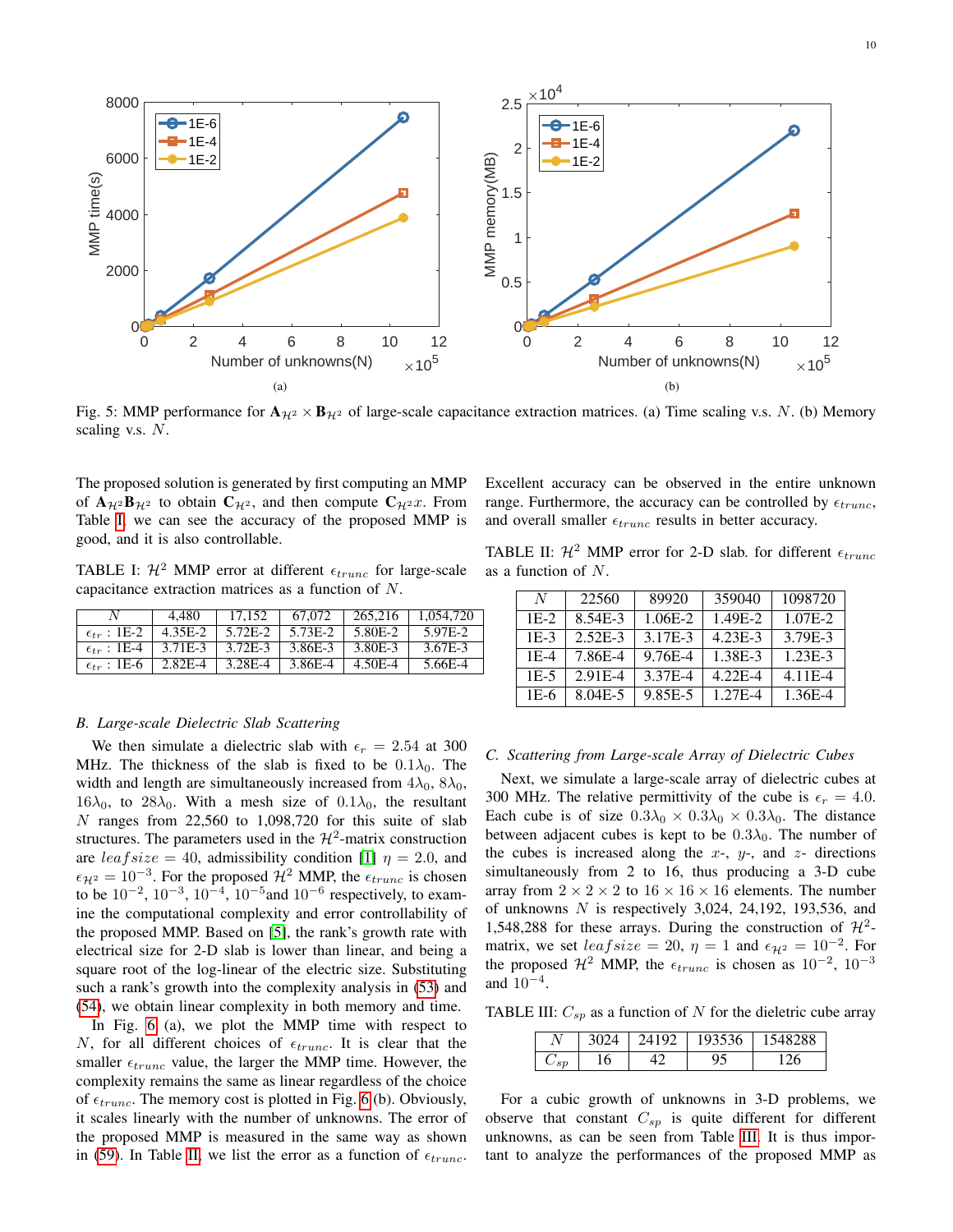<span id="page-10-0"></span>

<span id="page-10-1"></span>Fig. 6: MMP performance for  $A_{\mathcal{H}^2} \times A_{\mathcal{H}^2}$  of 2-D slab from  $4\lambda$  to  $28\lambda$ . (a) Time scaling v.s. N. (b) Memory scaling v.s. N.



Fig. 7: MMP performance for  $A_{\mathcal{H}^2} \times A_{\mathcal{H}^2}$  of 3-D cube array. (a) Time scaling v.s. N. (b) Memory scaling v.s. N.

 $Memory/C_{sp}$  and  $Multiplication$   $time/C_{sp}^2$  respectively to examine the true scaling rate. In Fig. [7](#page-10-1) (a) and Fig. 7 (b), we plot the  $\mathcal{H}^2$ -matrix-matrix multiplication time divided by  $C_{sp}^2$ , and the storage cost normalized with  $C_{sp}$  with respect to N. As can be seen, their scaling rate with  $N$  agrees very well with our theoretical complexity analysis. For the over one-million unknown case which is a  $16 \times 16 \times 16$  cube array having thousands of cube elements, the error is still controlled to be as small as  $0.809\%$  using  $\epsilon_{trunc} = 10^{-4}$ . The error of the proposed MMP is listed in Table [IV](#page-10-2) for this example, which again reveals excellent accuracy and error controllability of the proposed MMP. We also compare the accuracy of the proposed MMP with existing MMP [\[1\]](#page-11-0) using this 3-D example. As shown in Table [IV,](#page-10-2) the proposed MMP has much better accuracy, and also it is controllable.

<span id="page-10-2"></span>TABLE IV:  $\mathcal{H}^2$  MMP error at different  $\epsilon_{trunc}$  for 3-D cube array.

| N              | 3024                 | 24192     | 193536  | 1548288   |
|----------------|----------------------|-----------|---------|-----------|
| Existing $[1]$ | $9.02E-2$            | $1.01E-1$ | 1.77E-1 | $2.74E-1$ |
| 1E-2           | 1.91E-2              | 2.38E-2   | 3.82E-2 | 6.58E-2   |
| $1E-3$         | 5.51 <sub>E</sub> -3 | 7.23E-3   | 1.06E-2 | $2.16E-2$ |
| 1E-4           | 1.48E-3              | 2.46E-3   | 3.69E-3 | 8.09E-3   |

## VII. CONCLUSIONS

In this paper, we develop a fast accuracy-controlled algorithm to compute  $\mathcal{H}^2$ -matrix-matrix products for general H<sup>2</sup> -matrices. This proposed algorithm not only has *explicitly* controlled accuracy, but also generates a rank-minimized representation of the product matrix based on prescribed accuracy. The row and column cluster bases are instantaneously changed so that the new matrix content generated during the MMP can